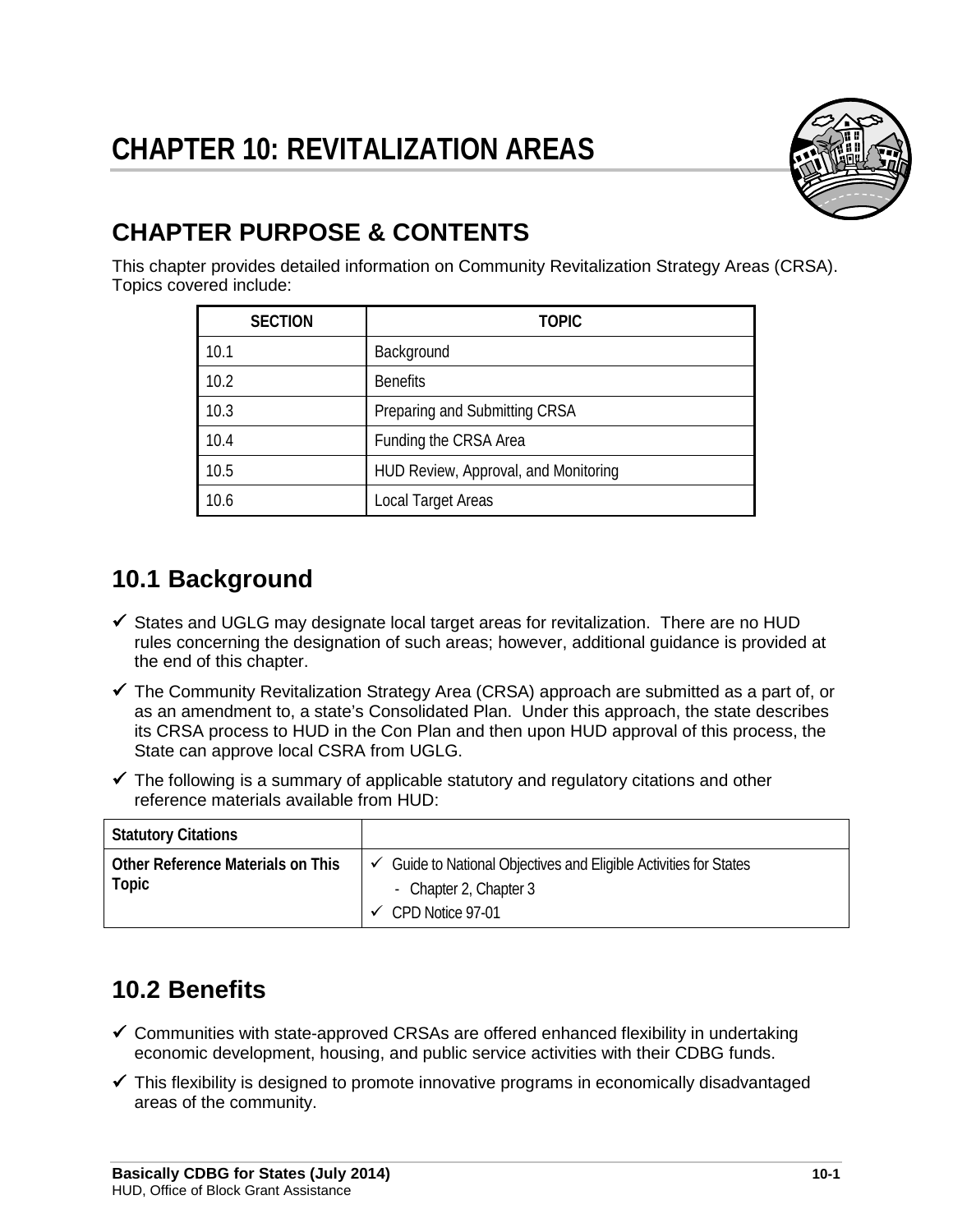

- $\checkmark$  Areas of enhanced regulatory flexibility include:
	- Job creation or retention effort focused on the selected neighborhood may be classified as meeting the LMI area benefit national objective requirements.
		- **Businesses that receive such assistance need not track the specific income of newly** hired employees to demonstrate LMI benefit.
		- □ This provision reduces the administrative burden to the business and is intended to provide an incentive to businesses to participate in the community's job creation/retention programs.
	- Aggregation of housing units for which CDBG funds obligated during each program year and treat them as a single structure.
		- <sup>0</sup> 51 percent of total number of units must be occupied by LMI households.
		- □ This permits states greater flexibility in applying the LMI housing national objective criteria for the housing category.
		- <sup>D</sup> In turn, states have flexibility in providing housing to residents of the CRSA neighborhood.
		- NOTE: The flexibility to aggregate housing units assisted does not change the requirement that homeownership assistance under 105(a)(24)must be provided only to LMI households.
	- Economic development activities carried out in the CRSA may be excluded from the aggregate public benefit standards.
		- □ This reduces recordkeeping requirements.
		- □ This affords greater flexibility in selecting and implementing economic development activities, and reduces the amount and scope of information that states must collect and document regarding its programs.
		- Note, however, that projects are still subject to the individual/project public benefit standards.
	- All public services offered within the CRSA *and* carried out as part of qualified projects under the CRSA *by a Nonprofit Development Organization under 105(a)(15)* are exempt from the public services cap.
		- <sup>n</sup> This permits states to offer a more intensive level of services with the approved community, as needed to stimulate revitalization.
		- □ This flexibility includes job training and other employment related services and as such, it can provide an important foundation for economic opportunity for neighborhood residents.

# **10.3 Preparing and Submitting a CRSA**

 $\checkmark$  In its Consolidated Plan, the state must describe its implementation approach and process for reviewing UGLG CRSA plans. The state's review process should address all of the parameters in the following sections.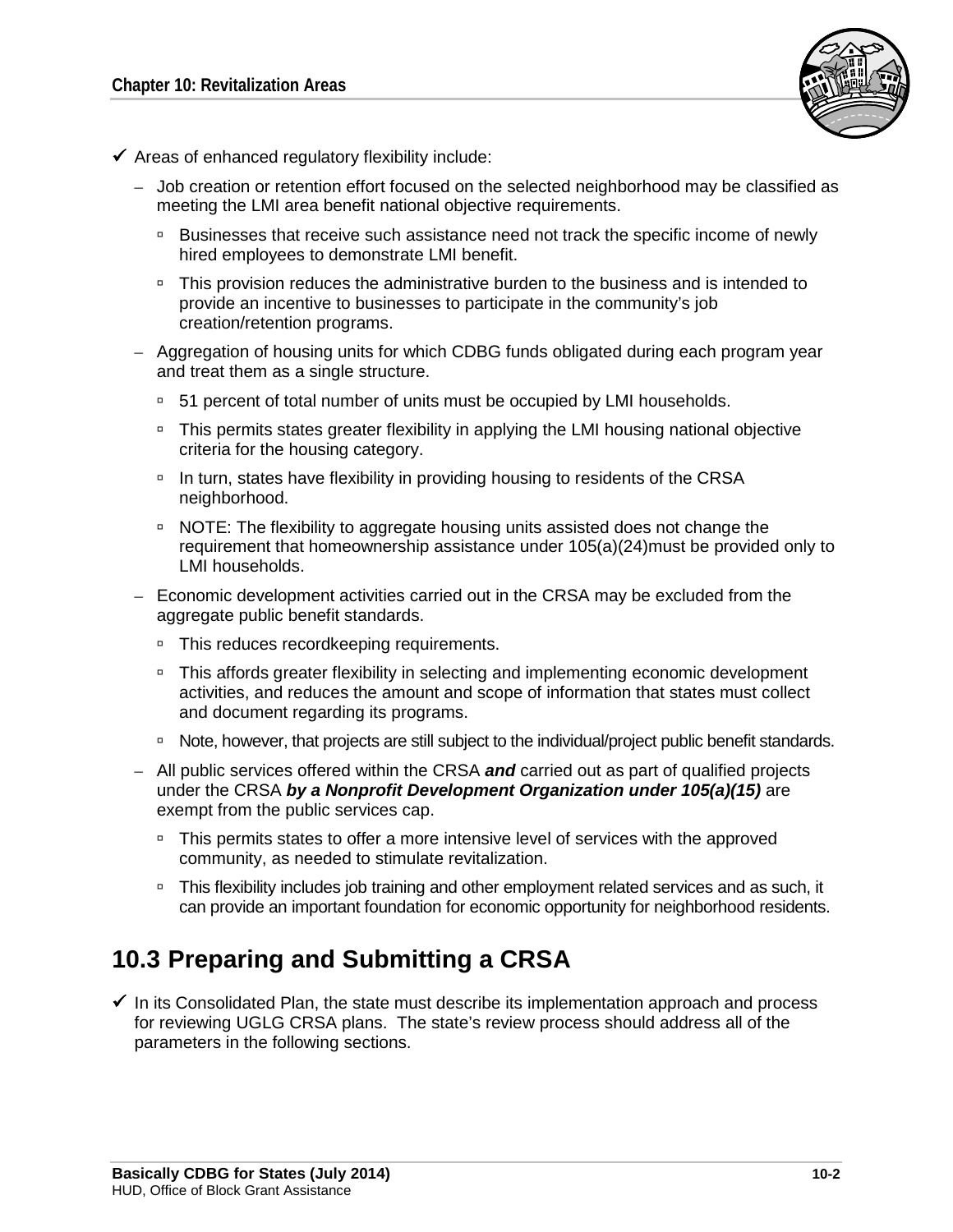

# **10.3.1 Boundaries**

 $\checkmark$  The UGLG CRSA submission must identify the boundaries of the CRSA area. While the UGLG does not need to focus on a particular "neighborhood", it does need to focus on an area with enough mass and population density that it will be effective.

# **10.3.2 Demographic Criteria**

- $\checkmark$  The UGLG CRSA submission must fully describe the geographic area to be covered by the CRSA.
	- The selected area must be primarily residential.
	- The area must contain a high percentage of LMI households.
- $\checkmark$  The percentage of LMI residents within the neighborhood must be equal to:
	- 70 percent of the total population in the selected area; or
	- All of the Census/American Community Survey tracks/block groups in the area have at least a 20% poverty rate and at least 90% have a 25% poverty rate.

# **10.3.3 On-Going Support**

 $\checkmark$  As a part of reviewing UGLG CRSA plans, the state must consider how that plan will be completed if its funding relationship with the UGLG is episodic. The state needs to consider whether there will likely be adequate resources to complete the proposed CRSA tasks, given the competitive nature of the state's CDBG funding.

## **10.3.4 Integration of Resources**

 $\checkmark$  States are encouraged by HUD to integrate the use of other, non-CDBG resources into the CRSA.

## **10.3.5 Community Consultation**

- $\checkmark$  The CRSA plan by the UGLG should outline the process used by the community to develop the NRSA. The CRSA must be developed in consultation with members of the community, including:
	- Residents of the area;
	- Owners/operators of businesses in the area;
	- Local financial institutions;
	- Non-profit organizations; and
	- Community groups.
- $\checkmark$  When describing the consultation process, it is important to describe the methods used by the community to provide outreach to the types of groups noted above and how the needs and concerns of the consulted parties were incorporated into the CRSA.

# **10.3.6 Assessment**

 $\checkmark$  In this section of the CRSA, the UGLG must assess the area selected.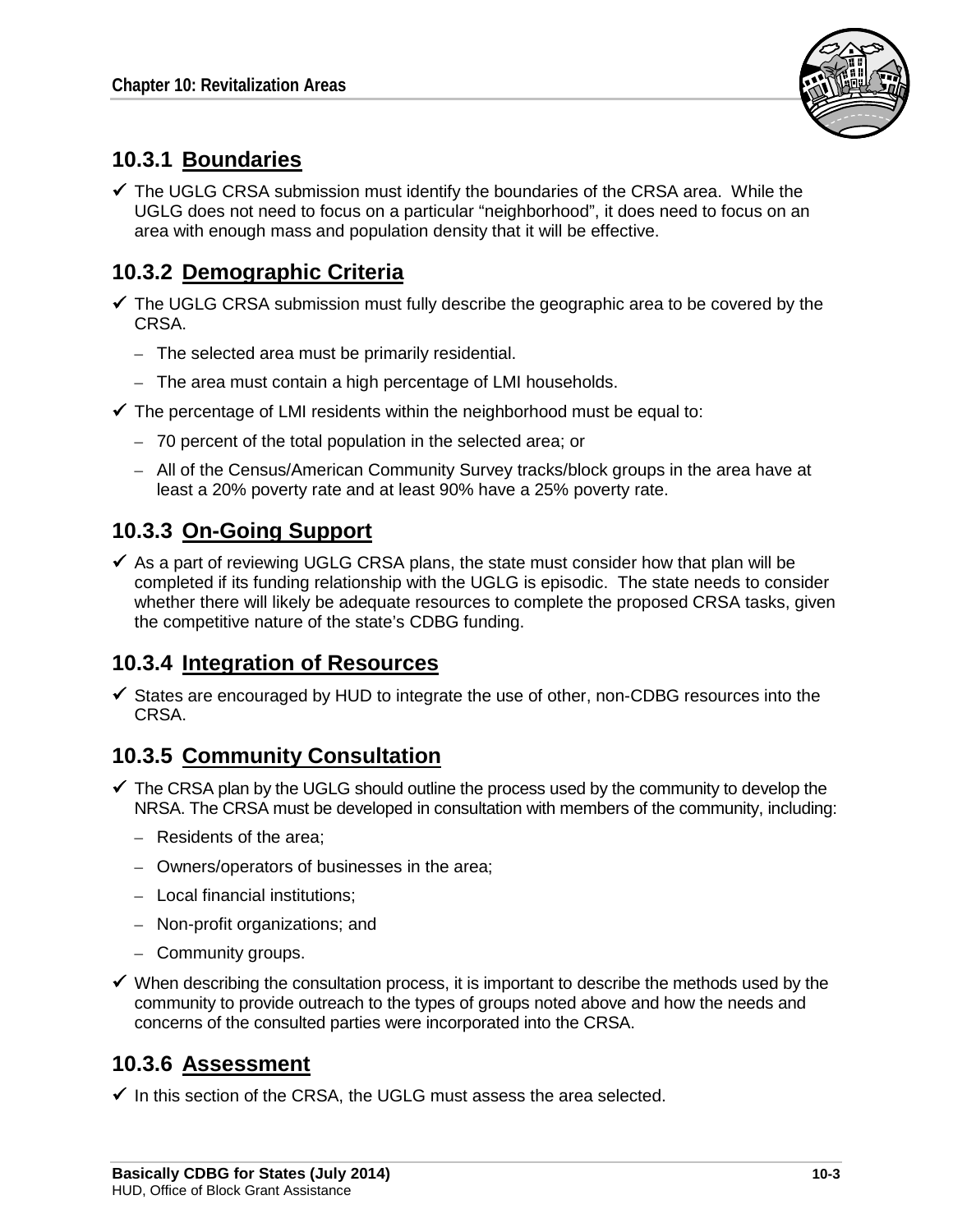

- First, the CRSA must assess the *economic conditions* of the proposed neighborhood. This analysis might include a discussion of such topics as:
	- Levels of unemployment;
	- Numbers of businesses located within the area, including: numbers of service facilities such as grocery stores, drug stores, gas stations, etc.; and the number of people employed by such businesses;
	- Access to capital (or lack thereof) in order to form businesses in the area;
	- Housing needs of residents in the area including: rents; home prices; and housing quality; and
	- Current availability of economic development or other community services within the area.
- $\checkmark$  Next, the CRSA must describe the *opportunities* for economic development improvement within the neighborhood. This analysis might include a discussion of such topics as:
	- Unmet demand for specific types of facilities or services (such as the need to create/foster a lending institution within the neighborhood);
	- Community organizations that are ready and available to assist with economic development efforts;
	- Skills or services that are currently unused or underutilized within the community; and
	- Visionary or fledgling projects unable to take root in the CRSA due to lack of funding.
- $\checkmark$  Finally, the CRSA must describe the **problems** that the community is likely to face as it implements programs in this neighborhood. This discussion might cover such common problems as:
	- Hesitation from private sources (such as area banks) to invest in the area;
	- Community opposition to certain types of development activities (NIMBY sentiments);
	- Inexperience of local community groups or organizations; and
	- Crime and/or security concerns at project sites.

## **10.3.7 Economic Empowerment**

- $\checkmark$  This section describes actions the UGLG will undertake to increase economic opportunities within the CRSA.
- $\checkmark$  The CRSA must discuss the activities that will be undertaken to create meaningful jobs for unemployed LMI residents of the area. This discussion should be realistic and indicate how the state plans to accomplish this objective.
- $\checkmark$  The CRSA must also highlight how the plan will promote revitalization of the neighborhood. In other words, what the CRSA is really going to do to help turn the neighborhood around and promote economic opportunity for residents.

## **10.3.8 Performance Measures**

 $\checkmark$  Finally, the CRSA must set goals and anticipated results for the implementation of the plan. These results must be described in measurable terms. UGLG are expected to report on their progress toward these measurable outcomes to the state.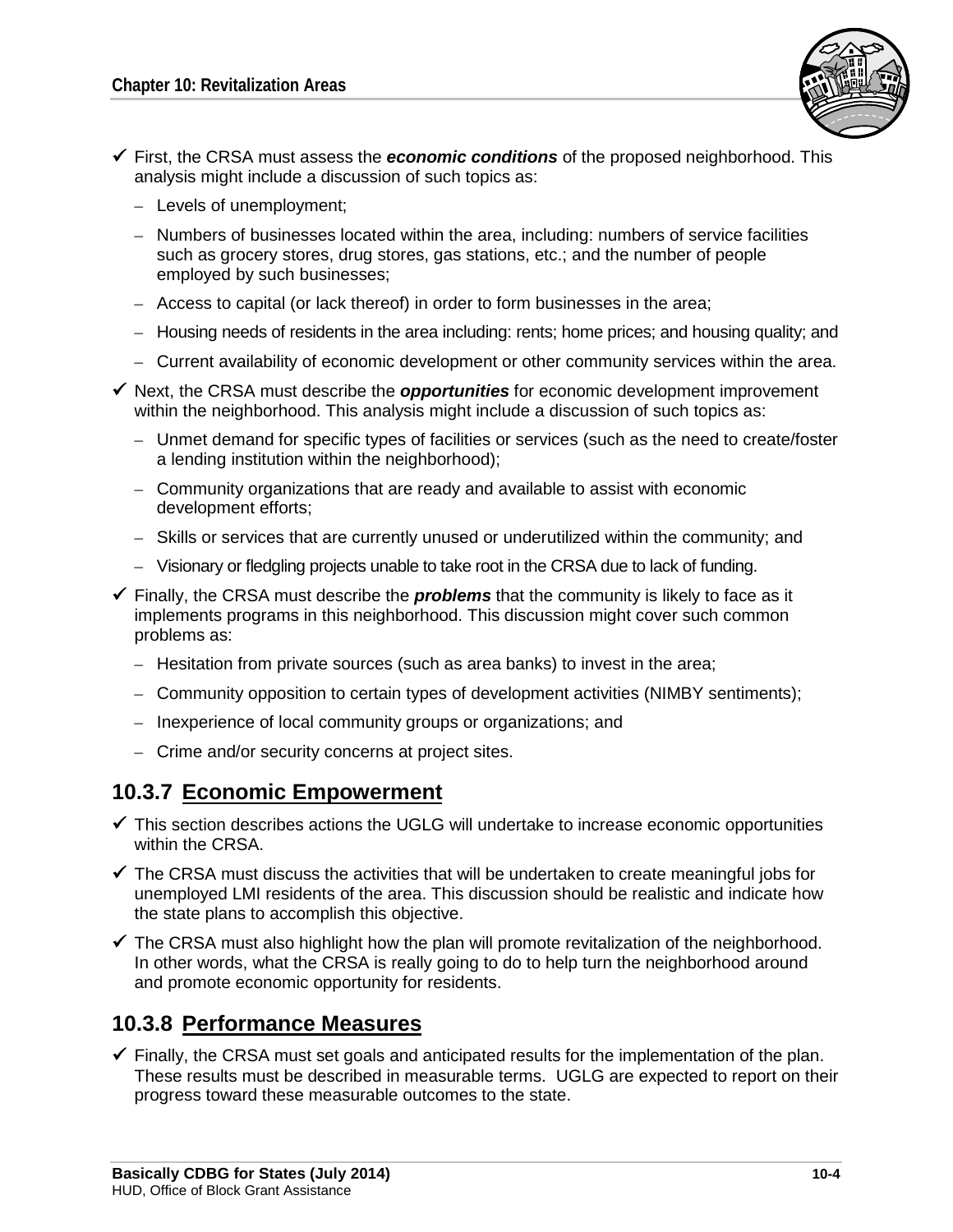

- $\checkmark$  Measurable outcomes may cover such areas as physical improvements, social initiatives, and economic empowerment. Examples may include:
	- Create 25 new businesses;
	- Achieve five percent increase in employment;
	- Open two new job training centers;
	- Reduce families on welfare by five percent;
	- Attract new community lending institution to the neighborhood;
	- Formation of a community business association; and
	- Offer ten training seminars to teach area residents about small business start-up.

# **10.4 Funding the CRSA Area**

 $\checkmark$  HUD does not require that UGLG commit specific *future* funds for use in the CRSA at the time that the CRSA is submitted to the state but a state may wish to require this.

# **10.5 HUD Review, Approval, and Monitoring**

- $\checkmark$  As noted above, the state's CRSA process request is submitted with the Consolidated Plan to HUD for review and approval or is submitted as an amendment to an existing plan.
	- If the state has already submitted its Consolidated Plan for a given year, the CRSA request may be undertaken as an amendment to the plan.
- $\checkmark$  Once approved, the CRSA process remains in effect for the term designated by the state in the Con Plan. If the state wishes to extend the CRSA beyond the original time frame, it must advise HUD in its subsequent Consolidated Plan submission.
- $\checkmark$  As applicable, HUD will approve the state's CRSA process at the same time it approves the Consolidated Plan. NOTE: HUD will not withhold its approval of the Consolidated Plan if all else is acceptable and the CRSA piece is not in order.
- $\checkmark$  CAREFUL: HUD must expressly state in writing its approval of the CRSA process. It cannot be assumed that approval of the Consolidated Plan is also an approval of the CRSA.

# **10.6 Local Target Areas**

- $\checkmark$  Many CDBG states or UGLG decide to take a locally targeted approach to the investment of their CDBG funds to focus on neighborhood revitalization and set up specific target areas in their community.
	- States may offer special incentives or additional funding may be provided by the state in target communities.
	- These target areas do not have specific criteria like CRSAs. These areas do not need to be specifically approved by their HUD Field Office; however, these areas are typically included as part of the state's Consolidated Plan and Annual Action Plan.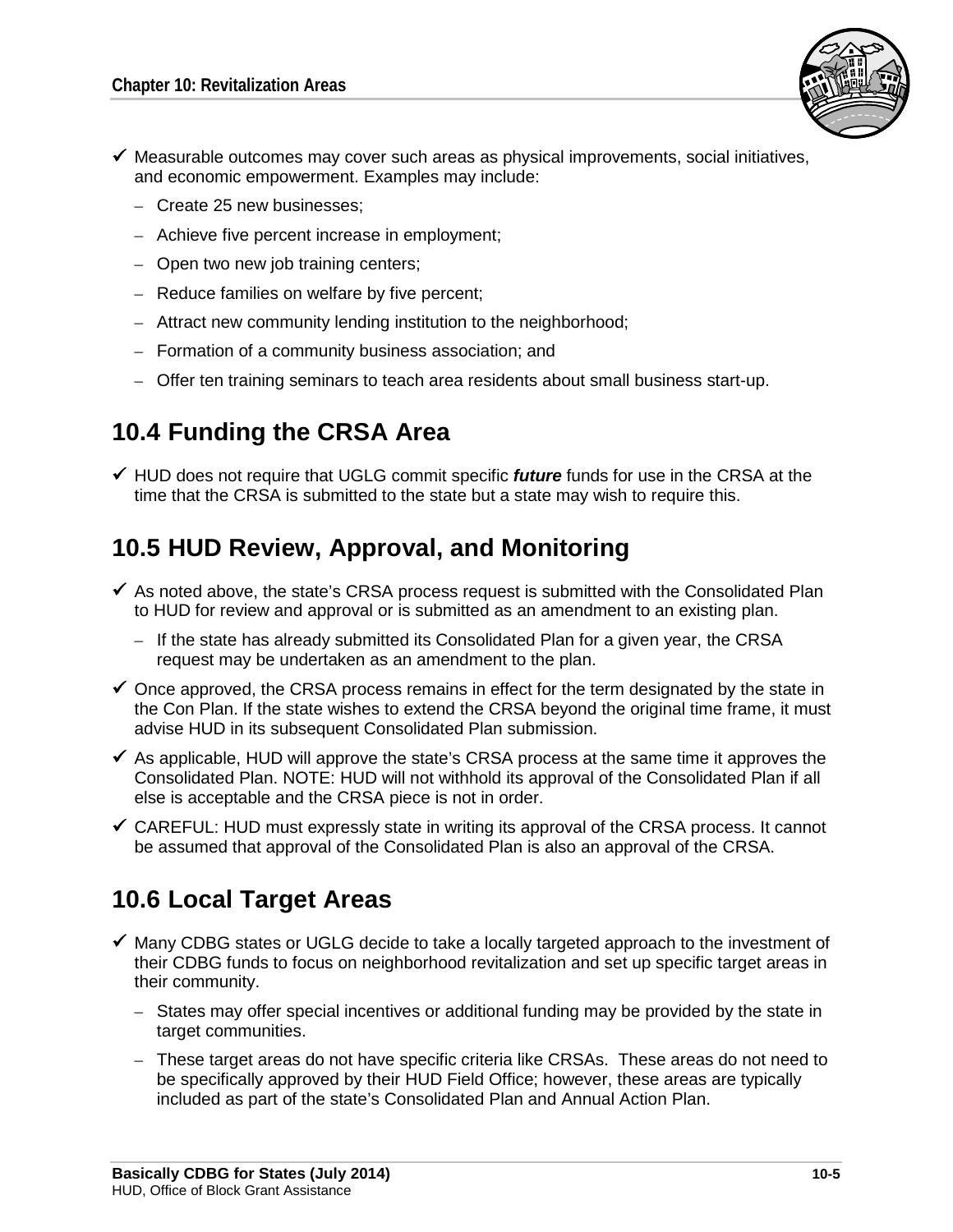

– The Integrated Disbursement and Information System (IDIS) also provides a mechanism for tracking and reporting data within a local target area.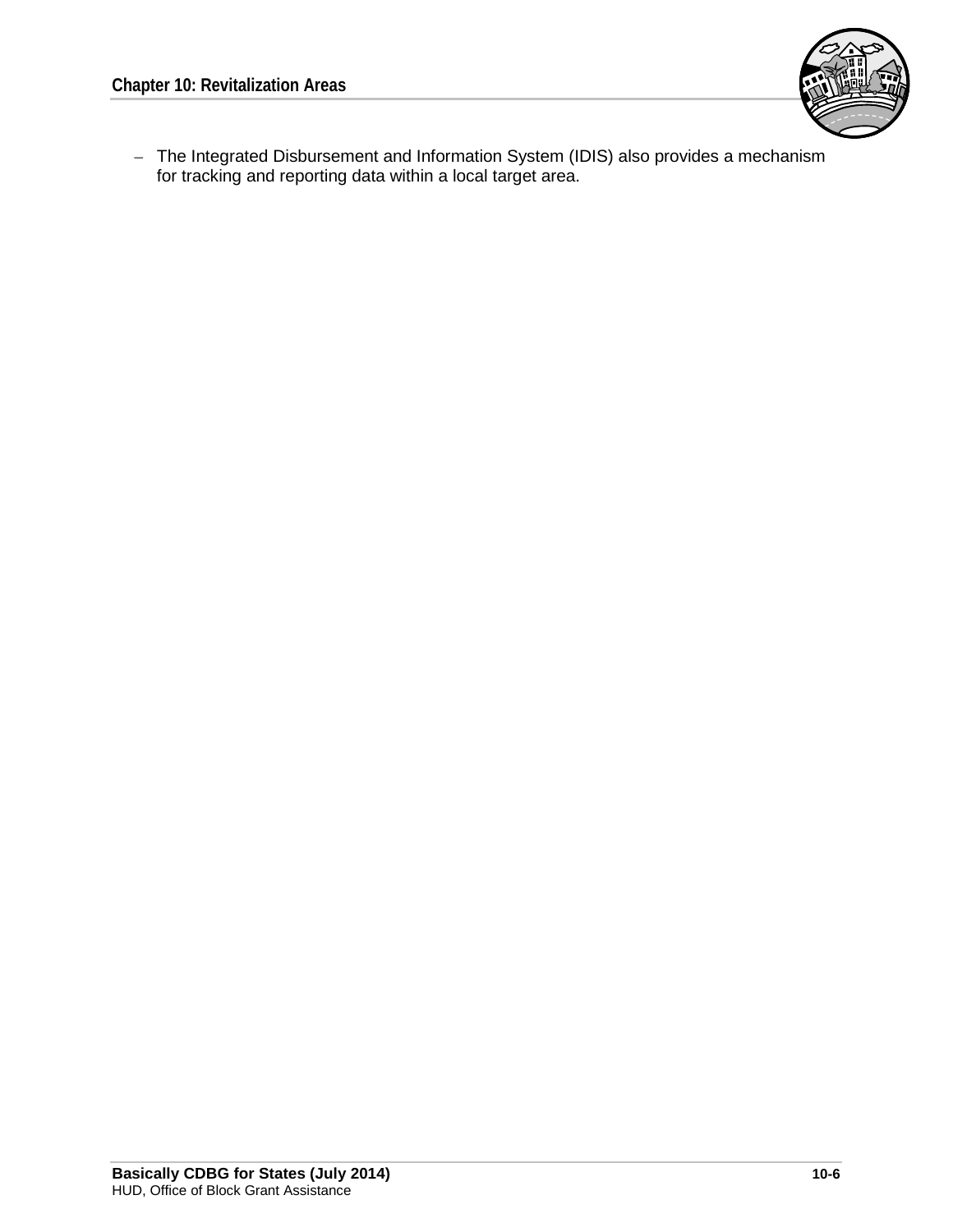## **U.S. Department of Housing and Urban Development Community Planning and Development**

Special Attention of: Notice CPD-97-1

| All CPD Division Directors |                           |
|----------------------------|---------------------------|
| All State Coordinators     | Issued: February 4, 1997  |
| All State CDBG Grantees    | Expires: February 4, 1998 |

Cross References:

Subject: CDBG Community Revitalization Strategies in the State CDBG PROGRAM

PURPOSE

This Notice outlines the process for state implementation of the revitalization strategy area concept. [The October 22, 1996, State CDBG Program interim rule amends Sect 91.315(e)(2) of the Consolidated Plan regulations to allow Community Revitalization Strategies.] It describes the parameters within which states may design their implementation approach, the procedures for state submission of their process description statement, and the process for HUD's approval of states, process descriptions.

 In recent years, HUD's Office of Community Planning and Development (CPD) has stressed a coordinated marshalling of resources to facilitate grantees' ability to engage in comprehensive community revitalization strategies. Comprehensive community revitalization strategies seek to create partnerships among federal and local governments, the private sector, community organizations and local residents. The Department seeks to create communities of opportunity in distressed areas by stimulating the reinvestment of human and economic capital and by economically empowering low-income residents. on their own, a number of states have adopted "holistic" approaches to community development in administering the State CDBG program.

 The Department recognizes the fundamental necessity of partnering in problem-solving in order to achieve much greater success in community revitalization efforts. Many citizens, unhappy with their residential environments, have generally had three options available to them: pack up and move to a more satisfactory environment; change the unsatisfactory aspects of their communities; or stoically accept their living conditions.

### DGBS: Distribution: W-3-1

The continuing decline and widespread disinvestment in many communities and the spill-over effects in surrounding areas point to a need for a different approach to rebuilding communities. HUD believes that no effort will succeed without the support of all of the community actors. Successful revitalization strategies are those that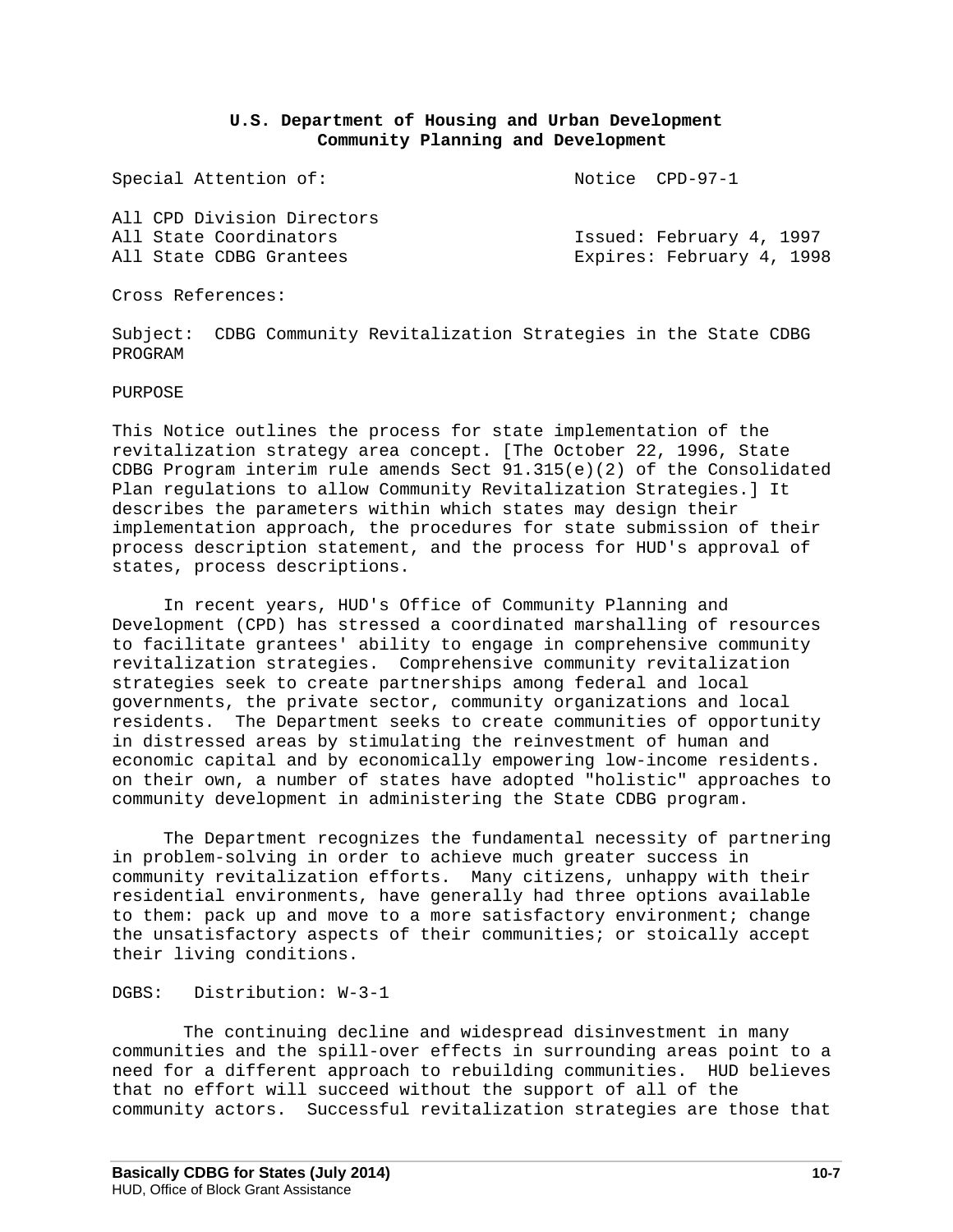bring together the community's stakeholders to forge partnerships that:

- o obtain commitments to community building;
- o make communities attractive for investments, thereby creating a market for profits;
- o generate community participation to ensure that the benefits of economic activity are reinvested in the community for long-term development;
- o support the use of nonprofit intermediary institutions (e.g., Community Development Corporations [CDCs], Community Development Financial Institutions [CDFIs], community housing development organizations [CHDOs under the HOME program], and religious institutions) to bridge gaps between local government agencies, the business community, community groups, and residents;
- o foster the growth of resident-based initiatives to identify and address their housing, economic and human services needs;
- o coordinate the delivery of various local, state and Federal resources; and
- o support initiatives to move unemployed people from public assistance into jobs.

 The participation of all of the stakeholders, particularly residents, in the development of a comprehensive revitalization strategy enhances the chances of its successful implementation by bringing all of the affected parties into the process from the beginning, thus gaining participants' trust and garnering needed financial support. This approach also recognizes that the complexity of the causes of community decline requires a multi-pronged coordinated approach. The value of this approach has been borne out in the strategic planning process that many communities participated in during the development of their federal Empowerment Zone/Enterprise Community applications.

### B. REGULATORY FRAMEWORK AND INCENTIVES

 HUD encourages states to adopt a comprehensive revitalization strategy approach to the use of State Community Development Block Grant (CDBG) resources by units of general local government. The Department seeks to stimulate the development of Community Revitalization Strategies by offering certain incentives for units of local government receiving State CDBG funding. These incentives are described in amendments to the CDBG regulations at [24 CFR 570](http://www.hud.gov/offices/cpd/communitydevelopment/rulesandregs/regulations/index.cfm) which were published in the Federal Register on October 22, 1996. They are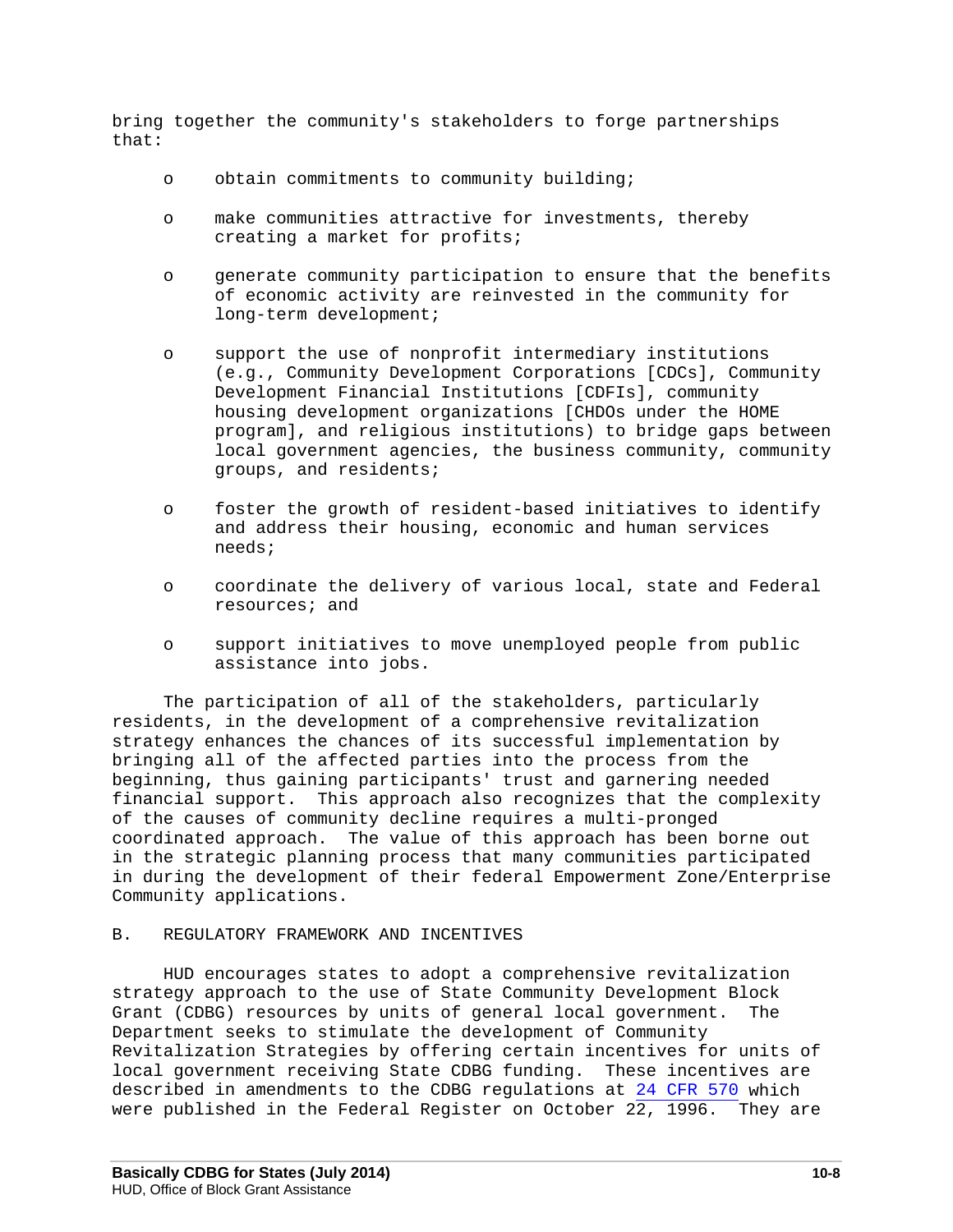### as follows:

- (1) Job Creation/Retention as Low/Moderate Income Area Benefit: Job creation/retention activities undertaken pursuant to a revitalization strategy may be qualified as meeting area benefit requirements, thus eliminating the need for a business to track the income of persons that take, or are considered for, such jobs  $[24$  CFR  $570.483(b)(1)(v)$  and  $(e)(5)(i)];$
- (2) Aggregation of Housing Units: Housing units assisted pursuant to a revitalization strategy may be considered to be part of a single structure for purposes of applying the low- and moderate-income national objective criteria, thus providing greater flexibility to carry out housing programs that revitalize a community  $[24$  CFR 570.483(b)(3) and  $(e)(5)(ii))$ ;
- (3) Aggregate Public Benefit Standard Exemption: Economic development activities carried out under a strategy may, at the grantee's option, be exempt from the aggregate public benefit standards, thus increasing flexibility for program design as well as reducing record-keeping requirements [24 CFR  $570.482(f)(3)(v)(L)$  and  $(M)$ ]; and
- (4) Public Service Cap Exemption: Public services carried out pursuant to the strategy by a nonprofit entity pursuant to Section 105(a)(15) of the Housing and Community Development Act (as amended) will be exempt from the public service cap (24 CFR 570.482(d)(3)].

 Two attachments to this notice provide further guidance on these flexibilities. Appendix 1 consists of excerpts from the October 22, 1996 interim rule which pertain to these benefits. Appendix 2 provides illustrative examples of situations in which these new provisions might be used.

### C. STATE ACTIONS TO IMPLEMENT THE REVITALIZATION STRATEGY APPROACH

 [24 CFR 91.315\(](http://coscda.org/databases/COSCDA%20Disaster%20Recovery%20Toolkit-References-010209/Disaster%20Resources/HUD/documents/hud-consolidated%20plan%20requirements-24%20cfr%20part%2091%20sec%20d.pdf)e) of the Consolidated Plan regulations (as amended on October 22, 1996) authorizes states to allow units of general local government to adopt and implement Community Revitalization Strategies. If a state elects to implement the revitalization strategy approach, the state must design its specific implementation approach and develop a process for approving local governments' strategies. States have substantial flexibility in designing an approach that fits the needs of its communities, and will be responsible for approving local strategies. A state's process for implementing Community Revitalization Strategies must be submitted to and approved by HUD before it can be implemented. The parameters within which HUD expects states to design their approach, and HUD's approval process, are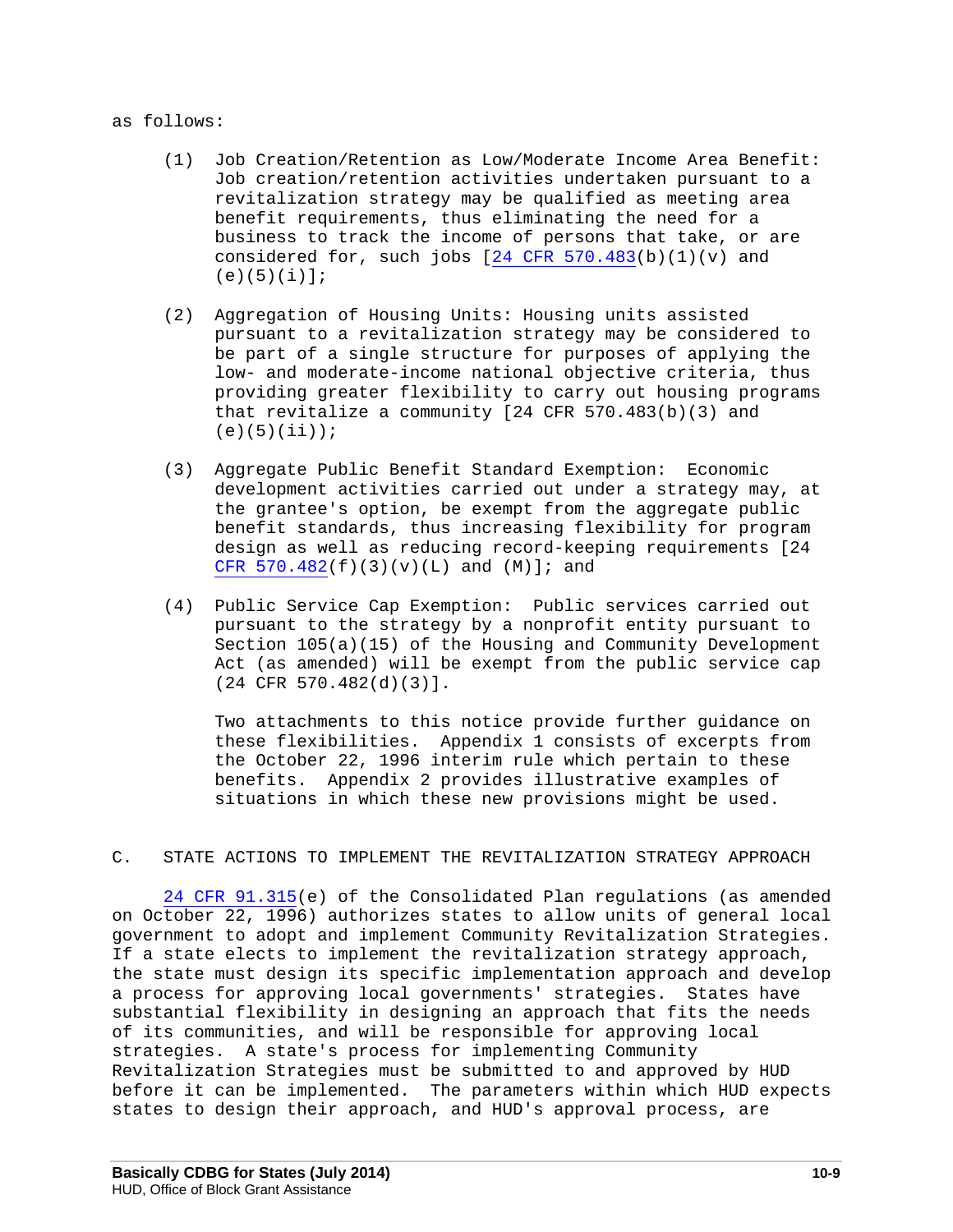described elsewhere in this notice.

 To the extent that a state's revitalization strategy review and approval process will be established as part of the method of distributing funds to local governments, the Action Plan contained in the state's Consolidated Plan must reflect this process. For example, the method of distribution must describe the selection criteria which will be used if a state: establishes a separate funding category for revitalization strategy projects; awards "bonus points" within its present funding system for projects which would implement a revitalization strategy; or requires submission of an acceptable strategy as a threshold requirement which applications must meet in order to be considered for funding.

 On the other hand, a state might establish the submission of a strategy as a purely voluntary action on the part of localities, or a state might incorporate the development of a strategy as an application content or citizen participation requirement. The development of a strategy might thus have no bearing on the category of funding which can be applied for by the community or on the rating score the application receives. Under such scenarios, the state may need to make only minor revisions to its present method of distribution. It is difficult to imagine a situation in which the development of a strategy is so totally unrelated to the award of CDBG funds for specific activities that no mention of Community Revitalization Strategies is needed in the method of distribution.

 A state must still submit a description of its specific approach and process for approving local revitalization strategies, even if no<br>changes are required to the existing method of distribution. This is changes are required to the existing method of distribution. because HUD's approval of the state's process will be separate from approval of the Consolidated Plan.

 In designing its process for implementing the revitalization strategy concept, the state must consult with affected units of local government in nonentitlement areas of the state, to the same extent that it must presently do in developing its method of distribution. In addition, the state must ensure that local governments' strategies are implemented in accordance with the civil rights-related program requirements stated in the Consolidated Plan rule at [24 CFR Part 91.](http://www.hud.gov/offices/cpd/about/conplan/pdf/finalrule_bookview.pdf)

### D. DESIGN PARAMETERS FOR COMMUNITY REVITALIZATION STRATEGIES IN THE STATE CDBG PROGRAM

 Local government revitalization strategies should be designed to achieve substantial improvements in the target area and create meaningful levels of economic opportunities for residents within a reasonable period of time. States have the flexibility to define or negotiate appropriate time periods for achieving local goals, within the state's overall approach. HUD recognizes that it is unrealistic to expect that an area could be fully revitalized within some foreseeable time period; in developing their approach, states should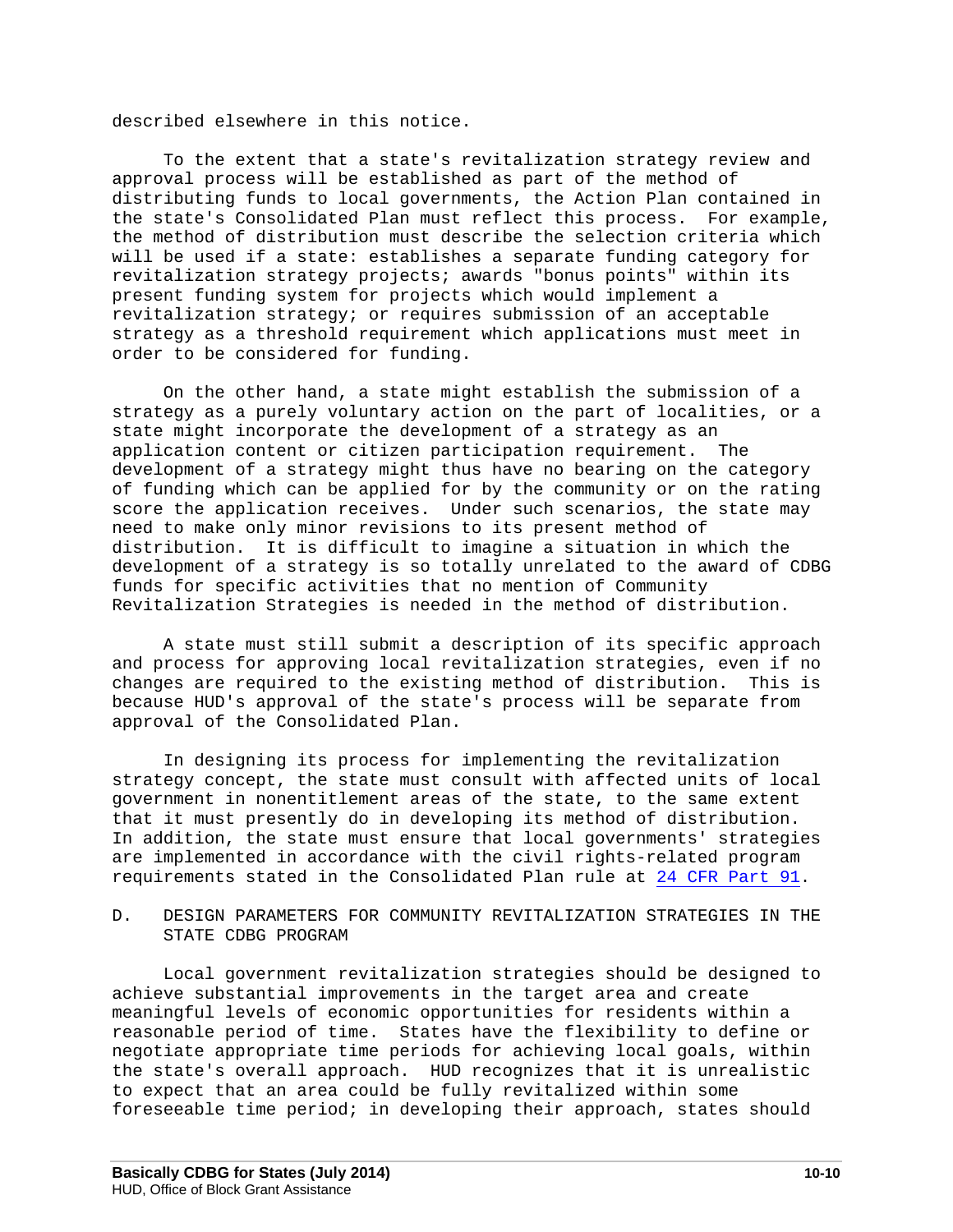consider what level of improvement is realistically achievable.

 HUD promotes the development of local strategies that not only will successfully revitalize the target areas but will also economically empower its residents. HUD encourages innovative and creative state approaches to promote the active and meaningful participation of the stakeholders throughout the development and implementation of the plan. A state's design for implementing the revitalization strategy approach (and its process description statement) must adequately address each of the following parameters.

 (1) Boundaries: A local strategy should identify the boundaries of the area for which the strategy applies. In the CDBG Entitlement program, this concept is referred to as "Neighborhood Revitalization Strategies." The Department avoids referring to "neighborhood" strategies in the State CDBG program; the concept of what is a "neighborhood" in small communities is nebulous or incongruous in many areas of the country. The nature of the areas in which states work varies greatly; states fund cities and towns which range in size from a few dozen to nearly 50,000. Some western counties may be larger than entire eastern states, but contain no incorporated communities. How residents of an area define the boundaries of their community varies greatly among regions of the country.

 The Strategy Area concept represents a targeted approach to community development, requiring some critical mass of population density in order to be effective. HUD does not mandate a minimum or maximum population size or density for an area; a reasonable minimum population density would be very different in southern New England than in the northern Great Plains. There are areas in each state where the revitalization strategy concept is probably not practical. HUD expects states' designs to embody this principle of critical mass.

 In designing their approach, states have flexibility to define size limits to fit the needs of their program and their communities. States should think carefully about the appropriate size (in area and population) for strategy areas, weighing available financial resources against the need for demonstrable improvement in the target area. In developing their approach, states should consider how they will handle strategy areas which cross jurisdictional boundaries. Large, multi-county regions are likely to be too large to effectively treat, unless a state is prepared to commit a major share of its available resources to the region. (See also a separate discussion of Federal Empowerment Zones and Enterprise Communities.)

(2) Demographic Criteria: The intent of the revitalization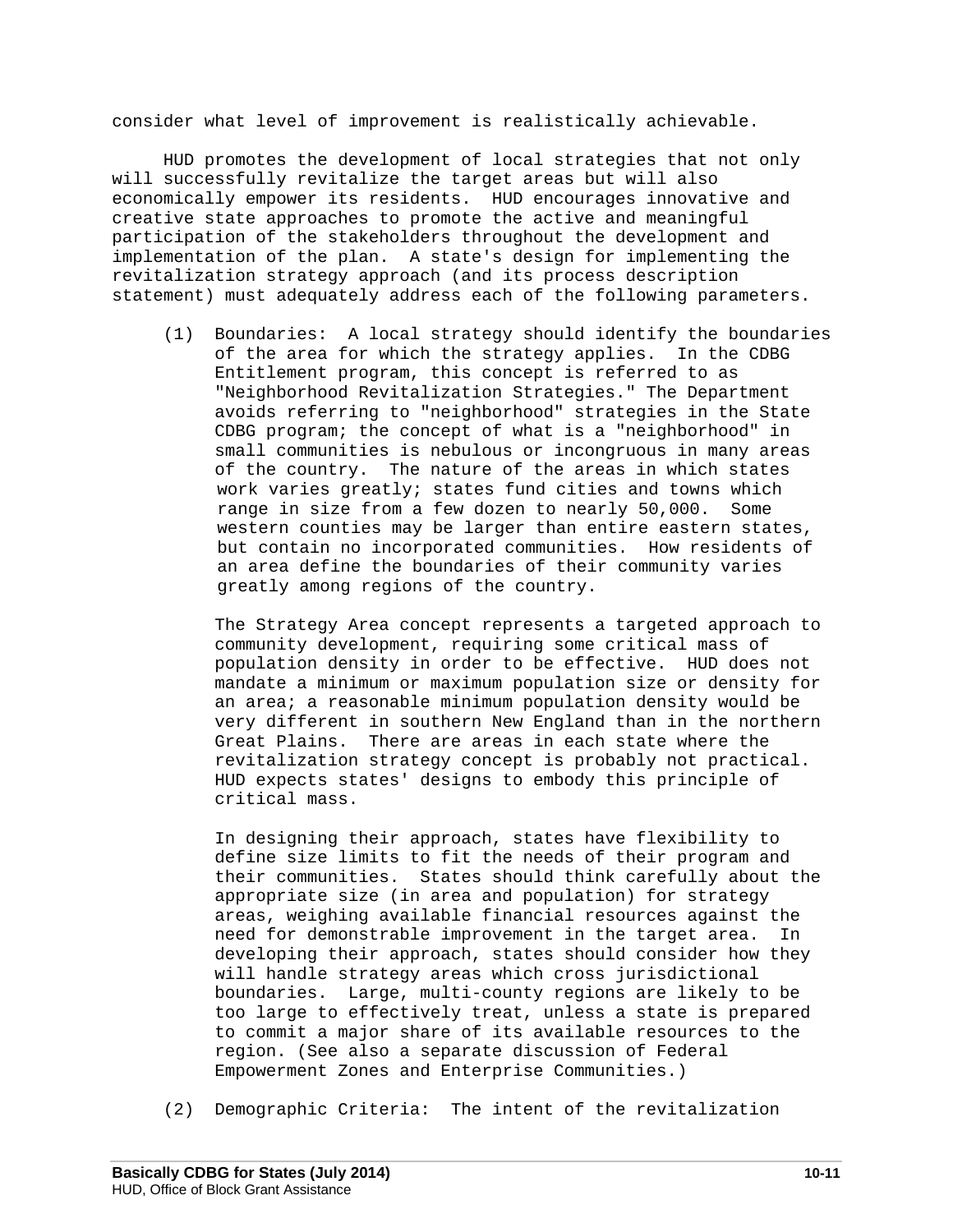strategy area concept is to improve the lives of low-income residents of an area. HUD expects approved strategy areas to meet one of the following criteria:

- o The area is primarily residential in character, and contains at least 70% low- and moderate-income persons.
- o The area is in a Federally-designated Empowerment Zone or Enterprise Community;
- o All of the census tracts/block numbering areas in the area have at least a 20% poverty rate, and at least 90% of them have at least a 25% poverty rate; and the area is primarily residential.

 For individual strategy areas, a state may request an exception to the 70% low/moderate income threshold or the 25% poverty rate threshold; approval must be gained from HUD before the state grants final approval to such a strategy. In no case, however, will HUD grant an exception for a revitalization strategy where fewer than 51% of the residents are low- and moderate-income and the poverty rate for the area as a whole is less than 20%.

 HUD field offices will review and approve such exception requests on a case-by-case basis. Such cases are the only situations in which HUD would be actively involved in the approval of individual strategies. Exceptions are envisioned to be granted only for unusual circumstances, where strong targeting of benefits to low- and moderateincome residents can still be shown. (For example, a state may have income characteristics data which is more current than Census data, or data showing extremely high unemployment rates resulting from a-major economic downturn.) HUD will not entertain requests for "blanket" exceptions covering all proposed strategy areas in a state.

 (3) Ongoing Support and Delivery of Resources: States' contractual relationships with local governments are usually for a finite and relatively short (one to three year) time period. Success in revitalizing a defined area may require a longer time period and more resources than can be provided by a single CDBG grant to the locality. Given the common limitations imposed by highly competitive funding processes, states should consider carefully how they can ensure the provision of adequate resources to accomplish local revitalization strategies. (Multi-year funding commitments may be one such means to ensure longer-term funding of activities.) States should also consider how they will ensure long-term local attention to carrying out approved strategies, particularly once grants to units of local government have been closed out.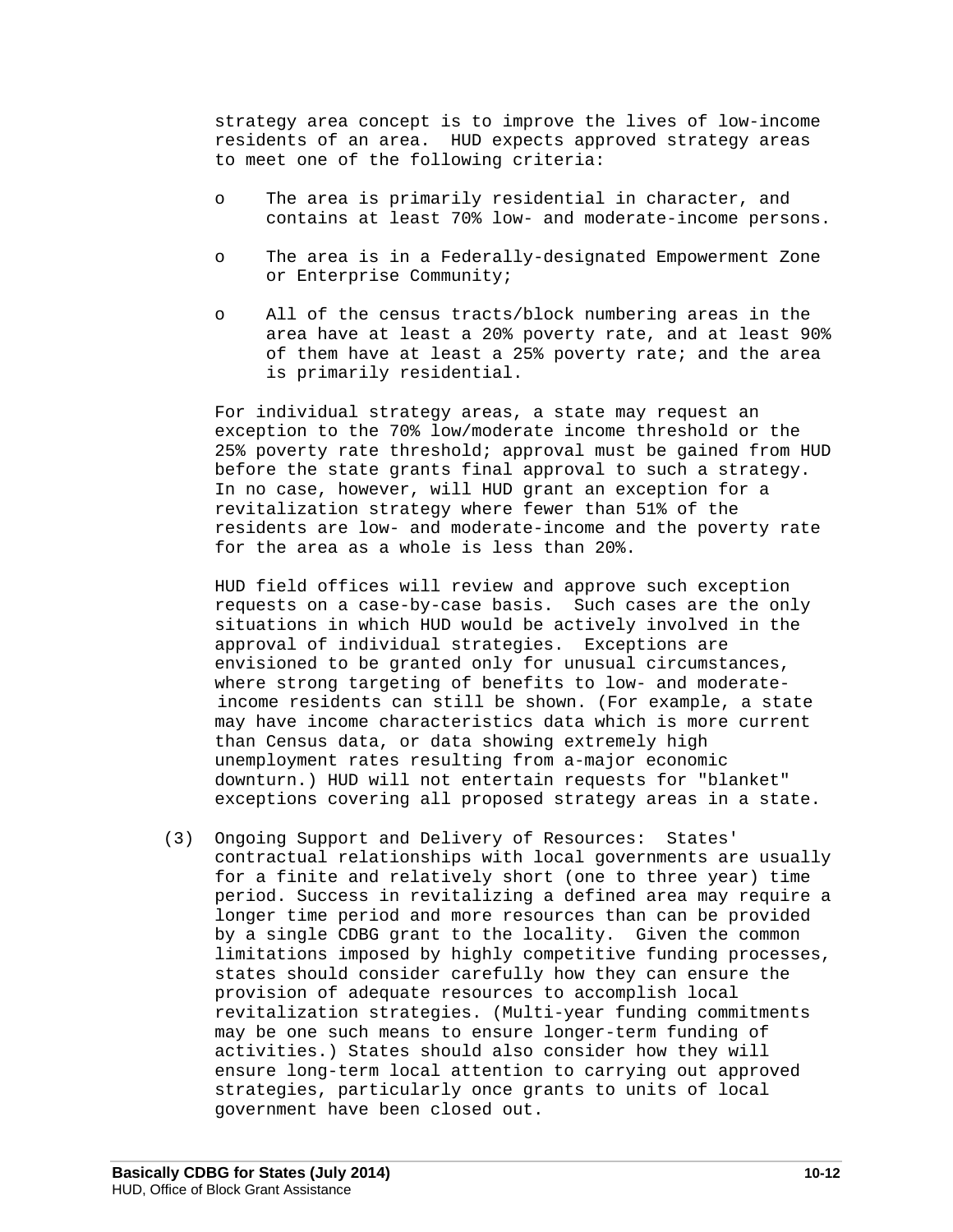HUD believes that the provision of economic opportunities to residents of revitalization strategy areas is an essential component of the concept. A number of states presently have funding categories wherein localities may apply for a combination of activities to be carried out in a defined target area. States' methods of distribution often refer to these as "comprehensive" applications. The revitalization strategy concept, as envisioned by HUD, may be more narrowly focused geographically, and encompass a wider variety of activities (particularly concerning economic empowerment of low and moderate-income area residents) than is presently provided for in typical "comprehensive" funding categories. States tying the revitalization strategy approach to their existing "comprehensive" funding category should closely examine their method of distribution criteria for such funding categories, and make changes as appropriate.

 (4) Integration of other Funding Resources and Initiatives: States have considerable flexibility--and are encouraged--to integrate the delivery of other state funding resources into their revitalization strategy approach. States have already proven themselves adept at using State CDBG funds to leverage other Federal and state resources. Given that substantial treatment of an approved strategy area is likely to require a commitment of resources beyond those available through the CDBG program, States are encouraged to consider additional ways in which their Revitalization Strategy process can be a vehicle for directing other state controlled resources into the target areas.

 States are also encouraged to link the Revitalization Strategy concept to compatible state targeting or planning initiatives. In doing so, states are free to capitalize on existing locally-prepared documents or state review/approval and fund allocation processes, to avoid duplication of effort at the local or state level. The following is an illustrative list of common state programs and initiatives to which Community Revitalization Strategies might be linked:

- o State requirements for development of local strategic or comprehensive plans
- o "Certified economic development readiness" designations
- State Enterprise Zone designations
- o Military base closure or defense industry adjustment planning processes
- o State welfare reform and welfare-to-work programs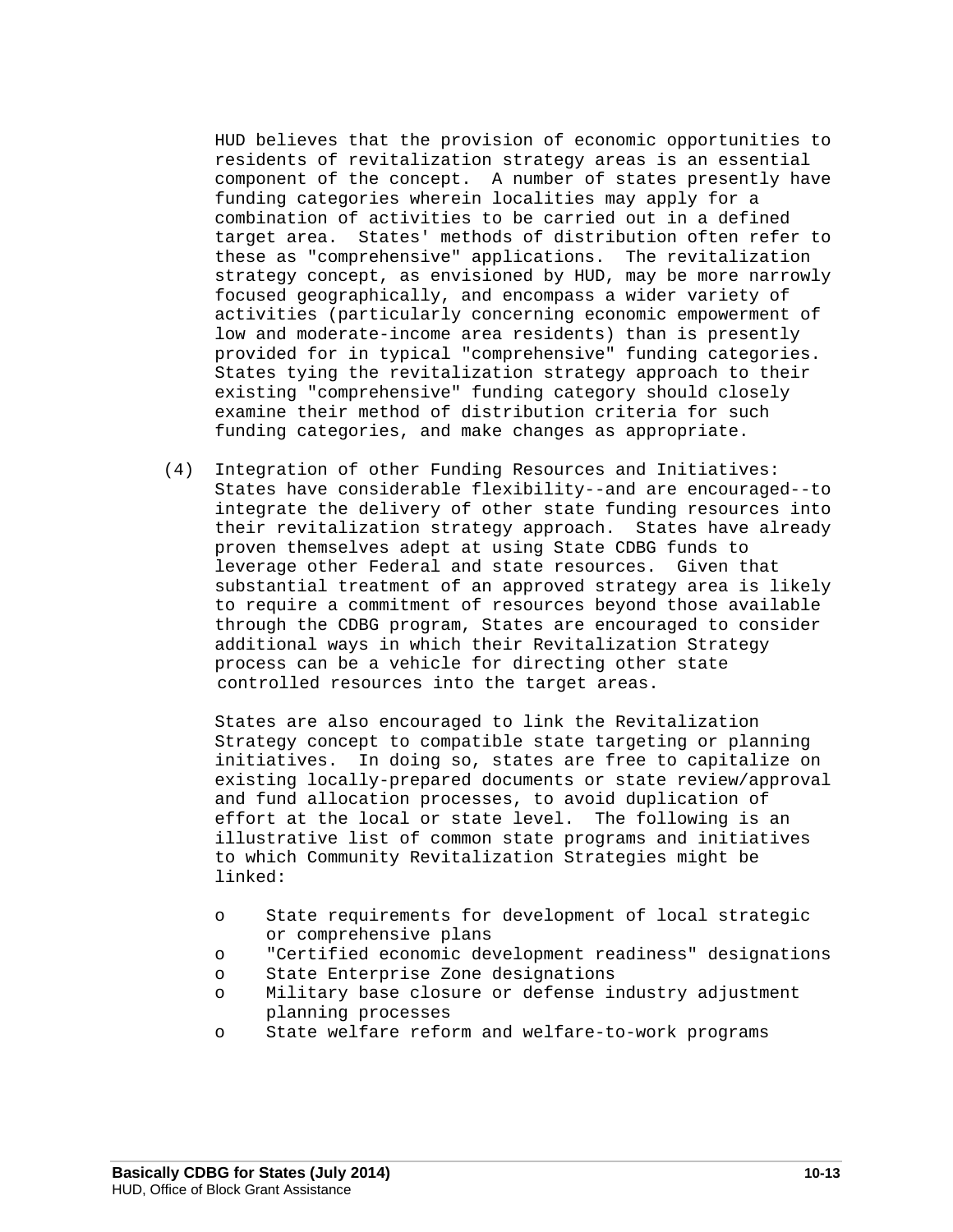- o Economic diversification initiatives in areas dominated by declining industries
- o Main Street programs
- o State-funded housing rehabilitation or housing development programs
- o State energy programs

 The Community Revitalization Strategy approach also offers states the opportunity to link other HUD funding resources with CDBG to holistically improve communities. The HOME Program provides states with significant resources to address housing needs identified in local strategies-- particularly for needs such as rental subsidies and new housing construction, which may be undertaken with CDBG funds in only limited circumstances. Similarly, the Section 108 Loan Guarantee Program can provide additional resources to revitalization strategy areas, particularly for economic empowerment activities and large public works projects. States which do not presently participate in the Section 108 Program should seriously consider the role this program can play in "stretching" scarce CDBG dollars to accomplish comprehensive revitalization efforts.

 Any "piggy-backing" of other federal or state initiatives or funding programs should be explained in the state's process description and (as necessary) in the method of distribution.

- (5) Consultation: HUD believes that local revitalization strategies will be most successfully achieved when there is community ownership in and support for the strategy; involvement of area stakeholders (including residents, owners/operators of businesses and financial institutions, non-profit organizations and community groups serving the area) is crucial. In developing its implementation approach, a state should carefully consider what expectations it will place on local governments regarding community involvement in the development of local strategies. At the least, a state's process must ensure that the citizen participation requirements for units of local government [at [24 CFR 91.115](http://www.gpo.gov/fdsys/pkg/CFR-2011-title24-vol1/pdf/CFR-2011-title24-vol1-sec91-115.pdf) and 24 CFR 570.486(a)] are complied with in the development of local strategies.
- (6) Assessment: A state's process must ensure that local strategies include an assessment of the economic conditions of the area; an examination of the opportunities for economic development improvement; and an assessment of the problems likely to be encountered.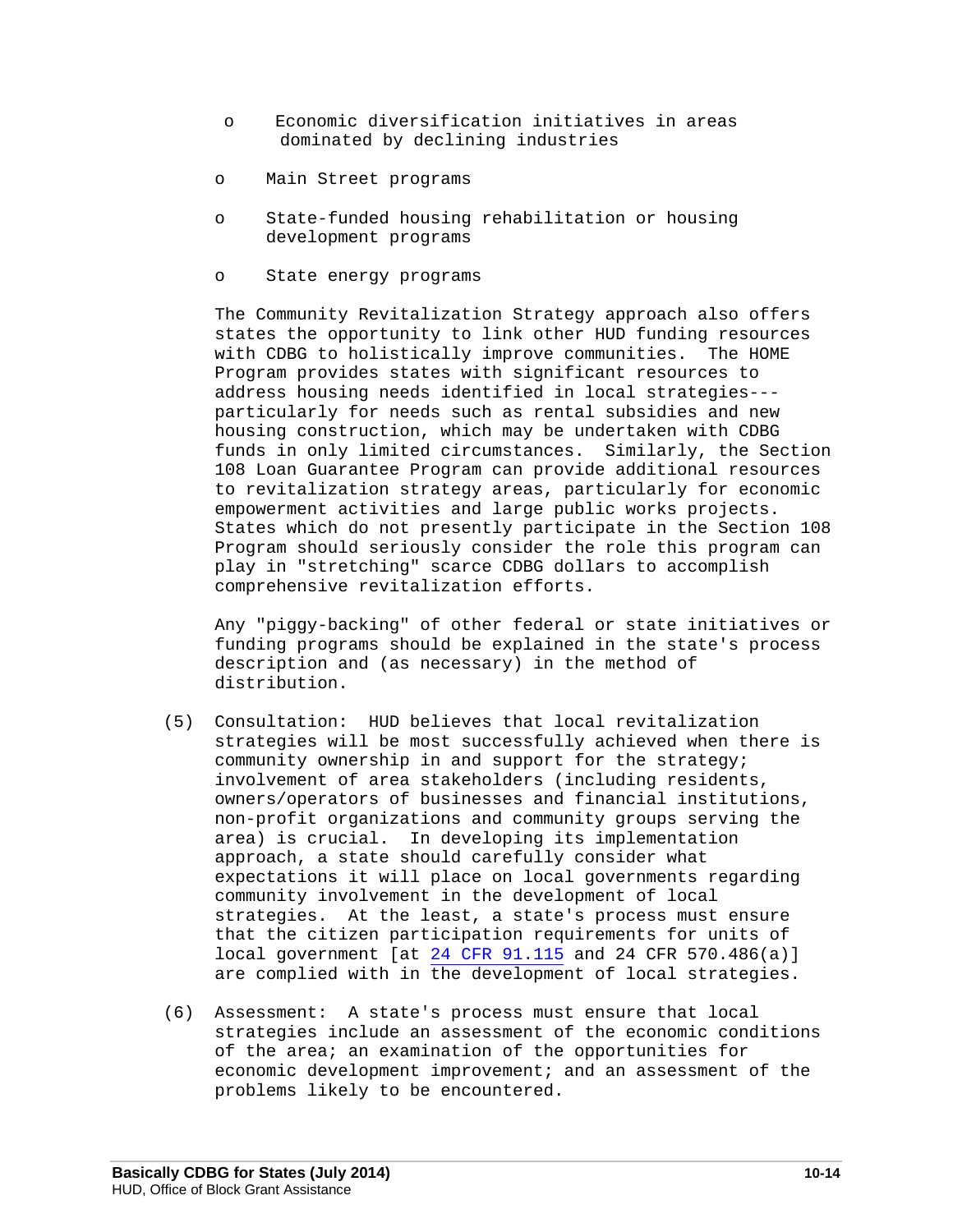- (7) Economic Empowerment: A state's process must ensure that local strategies contain a realistic development strategy and implementation plan to promote the area's economic progress, focusing on activities to create meaningful jobs for the unemployed and low- and moderate-income residents of the area as well as activities to promote the substantial revitalization of the area.
- (8) Performance Measurements: A state's process must include a mechanism which identifies the results (e.g., physical improvements, social initiatives and economic empowerment) expected to be achieved, and a mechanism by which localities report measurable accomplishments. States are free to determine whether reporting on revitalization strategy accomplishments is best handled within a state's existing CDBG grantee reporting process, or by an alternative mechanism. The Integrated Disbursement and Information System (IDIS), once implemented for states, may provide an avenue for reporting accomplishments.

 States are expected to evaluate localities' progress and accomplishments against the strategy. HUD does not expect that all locally-identified goals must be met, but states should clearly define their performance expectations for communities. HUD encourages states who have adopted outcome-oriented evaluation processes to integrate their revitalization strategy approach into such initiatives. Within the context of the process by which a state will approve local strategies and evaluate performance, a state should carefully consider what steps it should take in situations where it determines that a locality is not adequately implementing its strategy or achieving its goals. (Welfare reform is an issue of great importance both nationally and to states. Various changes have been made to the CDBG program in the last several years specifically position the program as a valuable funding resource for job creation, job training and employment support services. HUD encourages states to consider as one possible performance measure the number of public assistance recipients who are employed or who receive employment training or support services as a result of CDBG assistance.)

 HUD evaluation of a state's Revitalization Strategy concept implementation will occur primarily through existing processes, such as the Consolidated Plan report and monitoring for conformance with the Method of Distribution. As with other aspects of State administration of the CDBG program, states which encounter problems in implementing their Revitalization Strategy concept (at the local or state level) should take steps to modify their approach.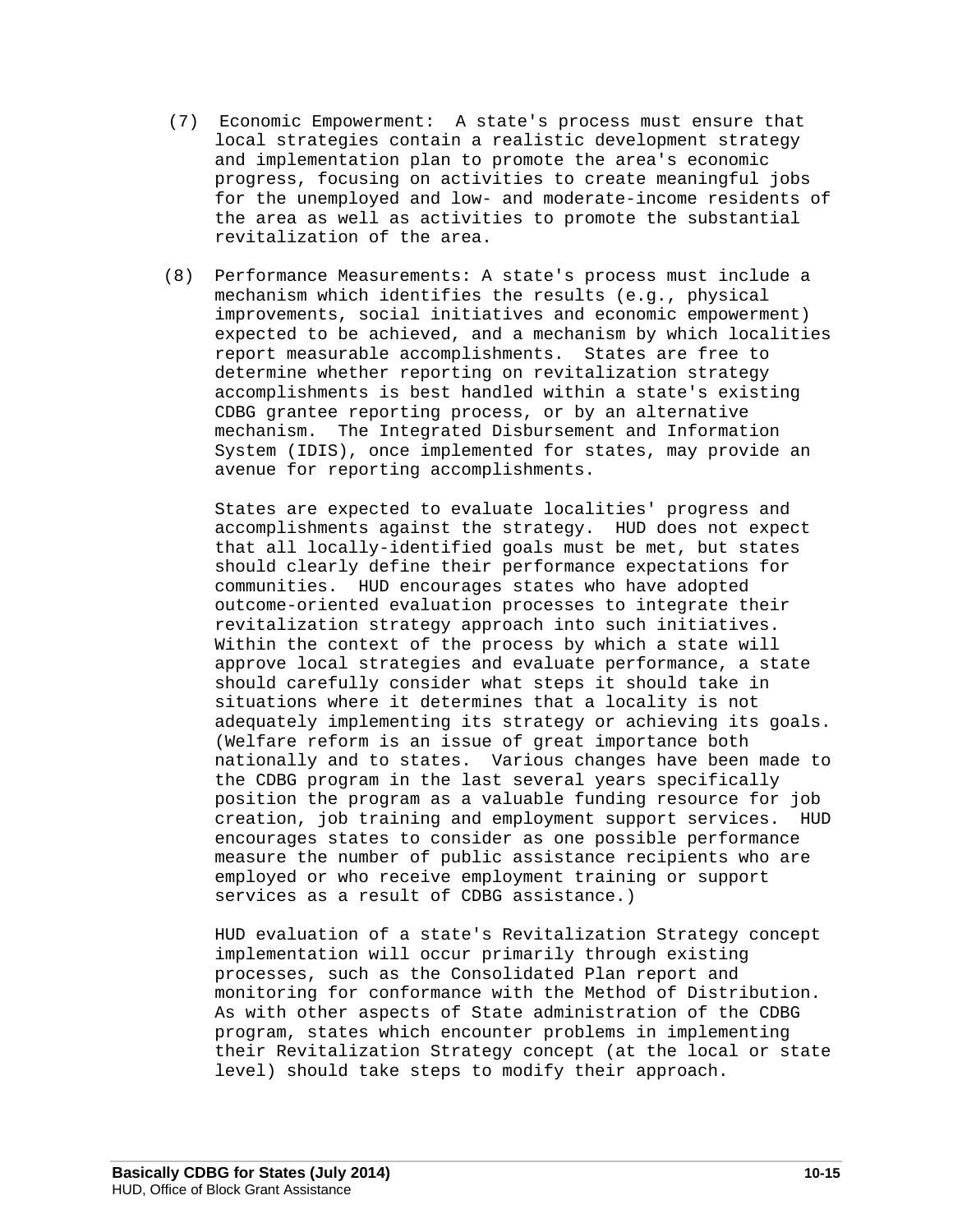### HUD PARTNERSHIP APPROVAL PROCESS

 HUD expects to approve a state's revitalization strategy approach, if it addresses each of the design considerations outlined in the "Design Parameters" section above. Since the state's HUD CPD Field Office representative will review the process description, the state should consult with its HUD representative to discuss its proposed approach and to discuss whether changes to the existing method of distributing CDBG funds will be required.

 In the event HUD believes that a state's submission does not satisfactorily address each of the design parameters HUD will provide necessary technical assistance to the state to try to arrive at a consensus of what would constitute an acceptable process design. If, after such technical assistance, HUD and the state remain apart in their assessment of what is a realistic process, HUD has the option of not approving the process description statement.

 The process description may be submitted as part of the state's Consolidated Plan or may be submitted as an amendment to it. When applicable, HUD's approval of the state's Consolidated Plan will also indicate its approval of the revitalization strategy process. Approval of a state's Consolidated Plan, without such express approval of the state's revitalization strategy process description, shall not constitute approval of such strategy approach.

#### EMPOWERMENT ZONES AND ENTERPRISE COMMUNITIES

 The revitalization strategy concept is rooted in the Empowerment Zone/Enterprise Community (EZ/EC) initiative. Many of the ingredients HUD sees as essential to a revitalization strategy have their counterparts in the strategies and benchmarks developed for the EZ/EC competition: active consultation with, and involvement of, the full range of community players; development of a comprehensive needs assessment; an action plan to quide the implementation of activities; economic empowerment of lower-income residents as an integral component of revitalization; and the establishment of performance measures by which the community and HUD can gauge successful implementation.

 HUD applauds states for their support of the EZ/EC initiative. Many of the states in which Federally-designated EZs or ECs are located have committed additional state resources to the implementation of EZ/EC strategies, or have given such areas priority consideration in State CDBG funding competitions. HUD encourages states to use the EZ/EC process as a model for the design of their own approach to implement the revitalization strategy concept.

 In the Entitlement program counterpart to this Notice (CPD Notice [96-01](https://www.onecpd.info/resource/2161/notice-cpd-96-01-cdbg-neighborhood-revitalization-strategies/) ), HUD indicated that it will presume that any Federallydesignated EZ or EC located in an entitlement community meets the criteria for HUD approval; reports required under the EZ/EC program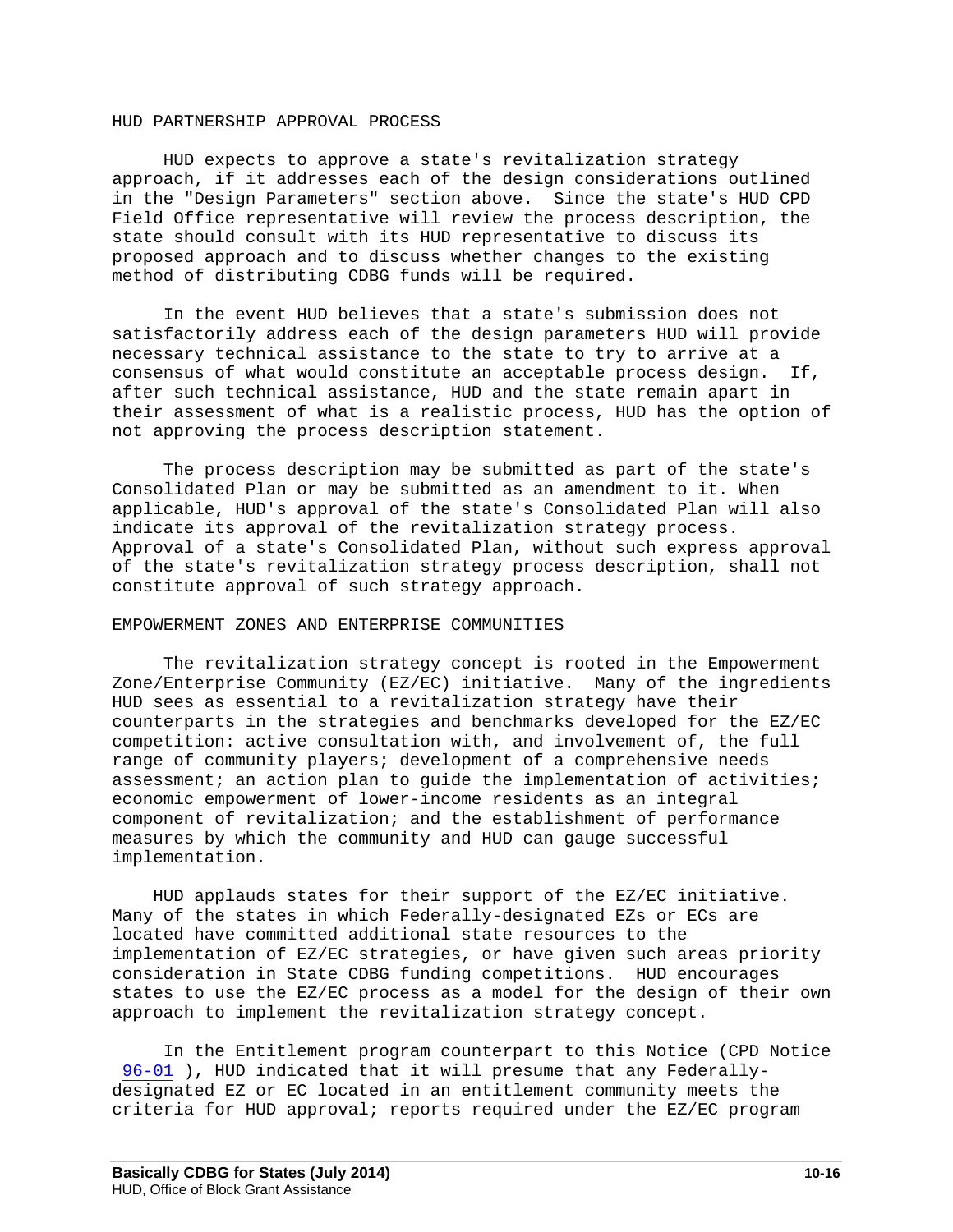will be considered to meet the neighborhood revitalization strategy reporting requirements. HUD encourages states to take a similar position regarding designated EZs and ECs in nonentitlement areas, for two reasons: successful applicants have already demonstrated the strengths of their plan through a highly competitive selection process; and by accepting existing assessments, action plans and benchmarks and Federally-required performance reports, states can save those communities the burden of recreating already-extensive documentation in a slightly different format.

 Elsewhere, this notice discusses HUD's concerns about designating revitalization strategy areas which are too large. This concern, however, does not extend to Federally-designated EZs and ECs, even though a number of these span multiple counties. The approved EZs and ECs have developed strategies which demonstrate that they can effect substantial improvement in their designated areas. In addition, these areas have received a commitment of substantial Federal funding as a part of their designation. The CDBG regulations which allow economic development activities in revitalization strategy areas to use the low/moderate income area benefit criterion are written to presume that designated EZs and ECs meet that criterion. For these reasons, HUD strongly encourages states to accept Federally-designated EZ or EC areas as qualifying for state Community Revitalization Strategies, even if the size of those areas is larger than a state would otherwise allow.

 Communities which submitted qualifying applications under the EZ/EC initiative, but which did not receive Federal designation, have similarly invested substantial time and effort in community consultation, needs assessment and strategy development. HUD believes those communities should generally be able to demonstrate that they meet a state's criteria for revitalization strategy approval. HUD encourages states to consider documents already prepared for the EZ/EC competition from such communities, and, where appropriate, to accept their documentation as evidence of meeting the state's revitalization strategy requirements.

 States with questions and comments on aspects of this Notice should contact their HUD CPD Field Office Representative. Field offices should direct queries and comments to the State and Small Cities Division in Headquarters (202-708-1322).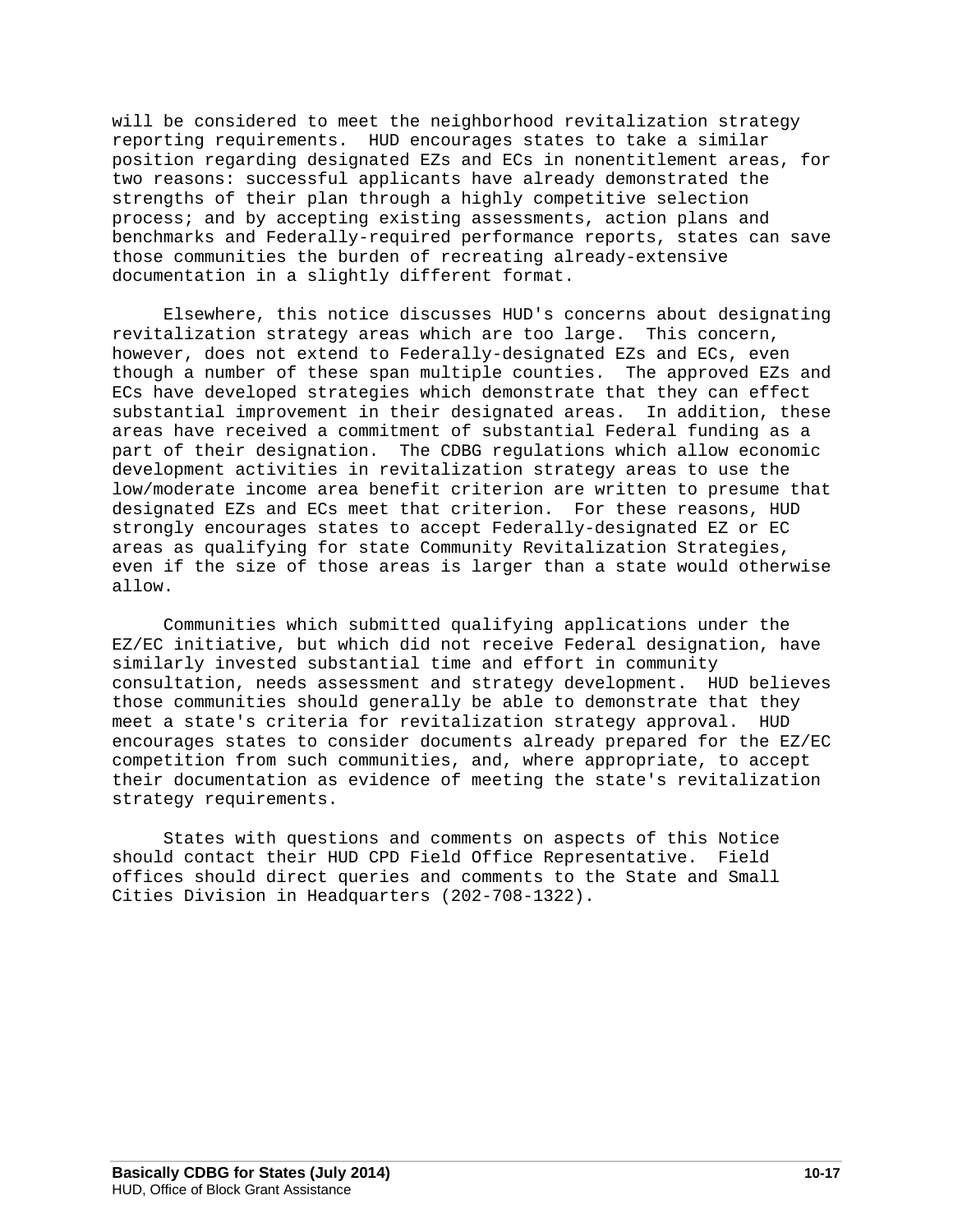## APPENDIX 1: EXCERPTS FROM THE INTERIM REGULATIONS REGARDING COMMUNITY REVITALIZATION STRATEGIES

### Consolidated Plan regulations:

### §91. 315 (e) (1):

Nonhousing community development plan. If the State seeks assistance under the Community Development Block Grant program, the consolidated plan must describe the State's priority nonhousing community development needs that affect more than one unit of general local government and involve activities typically funded by the State under the CDBG program. These priority needs must be described by CDBG eligibility category, reflecting the needs of persons or families for each type of activity. This community development component of the plan must state the State's specific long-term and short-term community development objectives (including economic development activities that create jobs), which must be developed in accordance with the statutory goals described in § 91.1 and the primary objective of the CDBG program to develop viable urban communities by providing decent housing and a suitable living environment and expanding economic opportunities, principally for low-income and moderate-income persons.

 (2) A State may elect to allow units of general local government to carry out a community revitalization strategy that includes the economic empowerment of low income residents, in order to obtain the additional flexibility available as provided in [24 CFR part 570,](http://www.ecfr.gov/cgi-bin/text-idx?c=ecfr&rgn=div5&view=text&node=24:3.1.1.3.4&idno=24#24:3.1.1.3.4.9) subpart I. A State must approve a local government's revitalization strategy before it may be implemented. If a State elects to allow revitalization strategies in its program, the method of distribution contained in a State's action plan pursuant to S 91.320(g)(1) must reflect the State's process and criteria for approving local governments, revitalization strategies. The State's process and criteria are subject to HUD approval.

91.320(g): Program-specific requirements. In addition, the plan must include the following specific information:

 (1) The method of distribution shall contain a description of all criteria used to select applications from local governments for funding, including the relative importance of the criteria -- if the relative importance has been developed. The action plan must include a description of how all CDBG resources will be allocated among all funding categories and the threshold factors and grant size limits that are to be applied. If the State intends to aid nonentitlement units of general local government in applying for guaranteed loan funds under 24 CFR part 570, subpart M, it must describe available guarantee amounts and how applications will be selected for assistance. If a State elects to allow units of general local government to carry out community revitalization strategies, the method of distribution shall reflect the State's process and criteria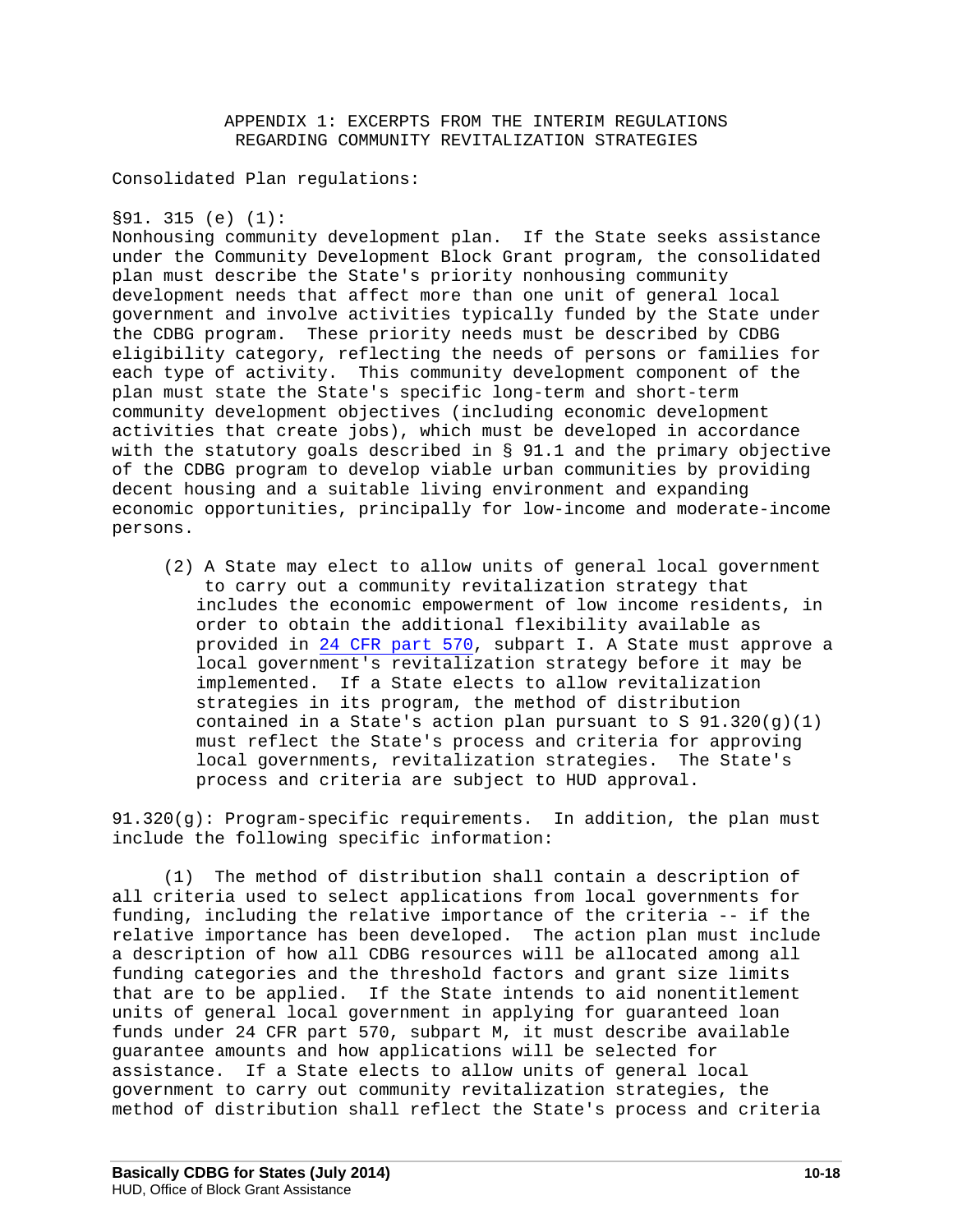for approving local governments' revitalization strategies. (The statement of the method of distribution must provide sufficient information so that units of general local government will be able to understand and comment on it and be able to prepare responsive applications.)

State CDBG Regulations:

570.482(d): Provision of Public Services. The following activities shall not be subject to the restrictions on public services under section 105(a)(8) of the Housing and Community Development Act of 1974, as amended:<br>(3) Service

Services of any type carried out under the provisions of section 105(a)(15) of the Act, pursuant to a strategy approved by a State under the provisions of S 91.315(e)(2) of this title.

 $\S 570.482(f)(3)$ : Applying the aggregate standards.

 (v) Any activity subject to these standards which meets one or more of the following criteria may, at the grantee's option, be excluded from the aggregate standards described in paragraph  $(f)(2)$  of this section:<br>(L) Pro

Provides services to the residents of an area pursuant to a strategy approved by the State under the provisions of  $91.315(e)(2)$  of this title;

 (M) Creates or retains jobs through businesses assisted in an area pursuant to a strategy approved by the State under the provisions of § 91.315(e)(2) of this title.

570.483(b)(1): Area benefit activities.

(iv) Activities meeting the requirements of paragraph  $(e)(4)(i)$ of this section may be considered to qualify under paragraph  $(b)(1)$  of this section.

 (v) HUD will consider activities meeting the requirements of paragraph  $(e)(5)(i)$  of this section to qualify under paragraph  $(b)(1)$ of this section, provided that the area covered by the strategy meets one of the following criteria:<br>(A) The area is in a Fed

The area is in a Federally-designated Empowerment Zone or Enterprise Community;

 (B) The area is primarily residential and contains a percentage of low and moderate income residents that is no less than 70 percent;

 (C) All of the census tracts (or block numbering areas) in the area have poverty rates of at least 20 percent, at least 90 percent of the census tracts (or block numbering areas) in the area have poverty rates of at least 25 percent, and the area is primarily residential. (If only part of a census tract or block numbering area is included in a strategy area, the poverty rate shall be computed for those block groups (or any part thereof) which are included in the strategy area.)

 (D) Upon request by the State, HUD may grant exceptions to the 70 percent low and moderate income or 25 percent poverty minimum thresholds on a case-by-case basis. In no case, however, may a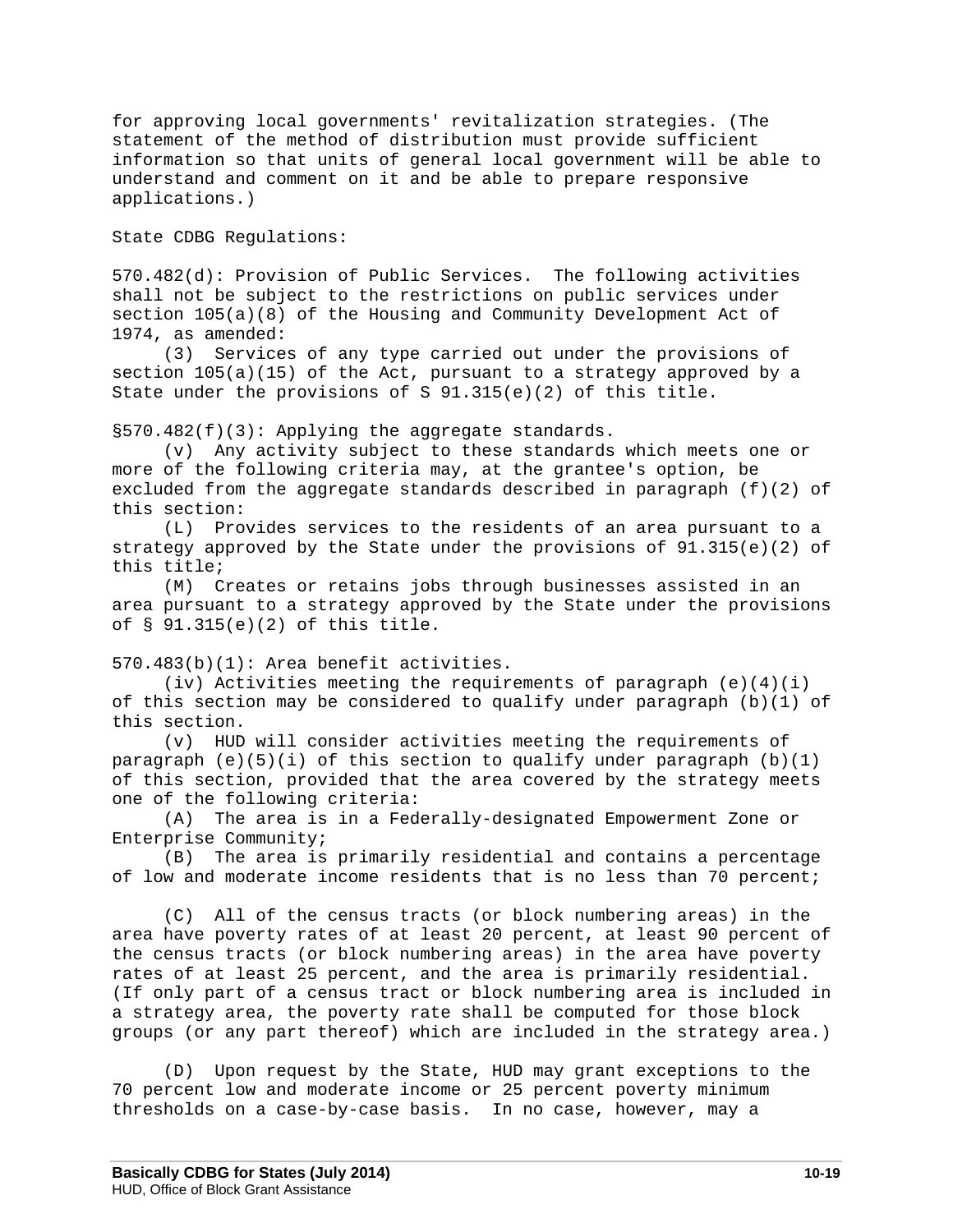strategy area have both a percentage of low and moderate income residents less than 51 percent and a poverty rate less than 20 percent.

### §570.483 (b) (3):

Housing activities. An eligible activity carried out for the purpose of providing or improving permanent residential structures that, upon completion, will be occupied by low and moderate income households. This would include, but not necessarily be limited to, the acquisition or rehabilitation of property by the unit of general local government, a subrecipient, an entity eligible to receive assistance under section 105(a)(15) of the Act, a developer, an individual homebuyer, or an individual homeowner; conversion of nonresidential structures; and new housing construction. If the structure contains two dwelling units, at least one must be so occupied, and if the structure contains more than two dwelling units, at least 51 percent of the units must be so occupied. If two or more rental buildings being assisted are or will be located on the same or contiguous properties, and the buildings will be under common ownership and management, the grouped buildings may be considered for this purpose as a single structure. If housing activities being assisted meet the requirements of paragraphs  $(e)(4)(ii)$  or  $(e)(5)(ii)$  of this section, all such housing may also be considered for this purpose as a single structure. For rental housing, occupancy by low and moderate income households must be at affordable rents to qualify under this criterion. The unit of general local government shall adopt and make public its standards for determining "affordable rents" for this purpose. The following shall also qualify under this criterion:

#### §570.483(e): Additional criteria.

 (5) If the unit of general local government has elected to prepare a community revitalization strategy pursuant to the authority of §91.315(e)(2) of this title, and the State has approved the strategy, the unit of general local government may also elect the following options:

 (i) Activities undertaken pursuant to the strategy for the purpose of creating or retaining jobs may, at the option of the grantee, be considered to meet the requirements of paragraph (b) of this section under the criteria at S  $570.483(b)(1)(v)$  instead of the criteria at S  $570.483(b)(4)$ ; and

 (ii) All housing activities in the area undertaken pursuant to the strategy may be considered to be a single structure for purposes of applying the criteria at paragraph (b)(3) of this section.

(6) If an activity meeting the criteria in  $570.482(f)(3)(v)$  also meets the requirements of either paragraph  $(e)(4)(i)$  or  $(e)(5)(i)$  of this section, the unit of general local government may elect to qualify the activity either under the area benefit criteria at paragraph  $(b)(1)(iv)$  or  $(v)$  of this section or under the job aggregation criteria at paragraph  $(b)(4)(vi)(D)$  of this section, but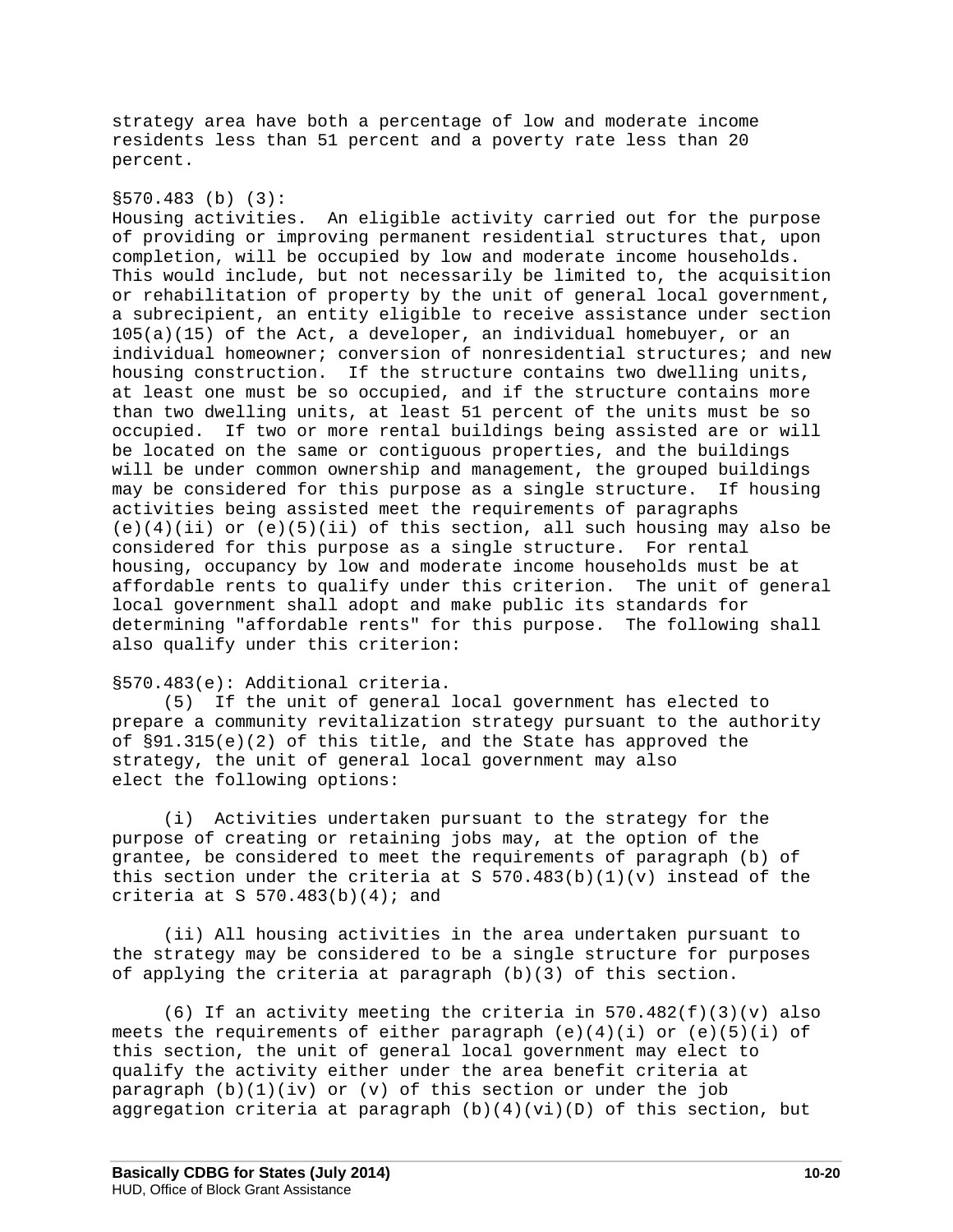not under both. Where an activity may meet the job aggregation criteria at both paragraphs  $(b)(4)(vi)(D)$  and  $(E)$  of this section, the unit of general local government may elect to qualify the activity under either criterion, but not both.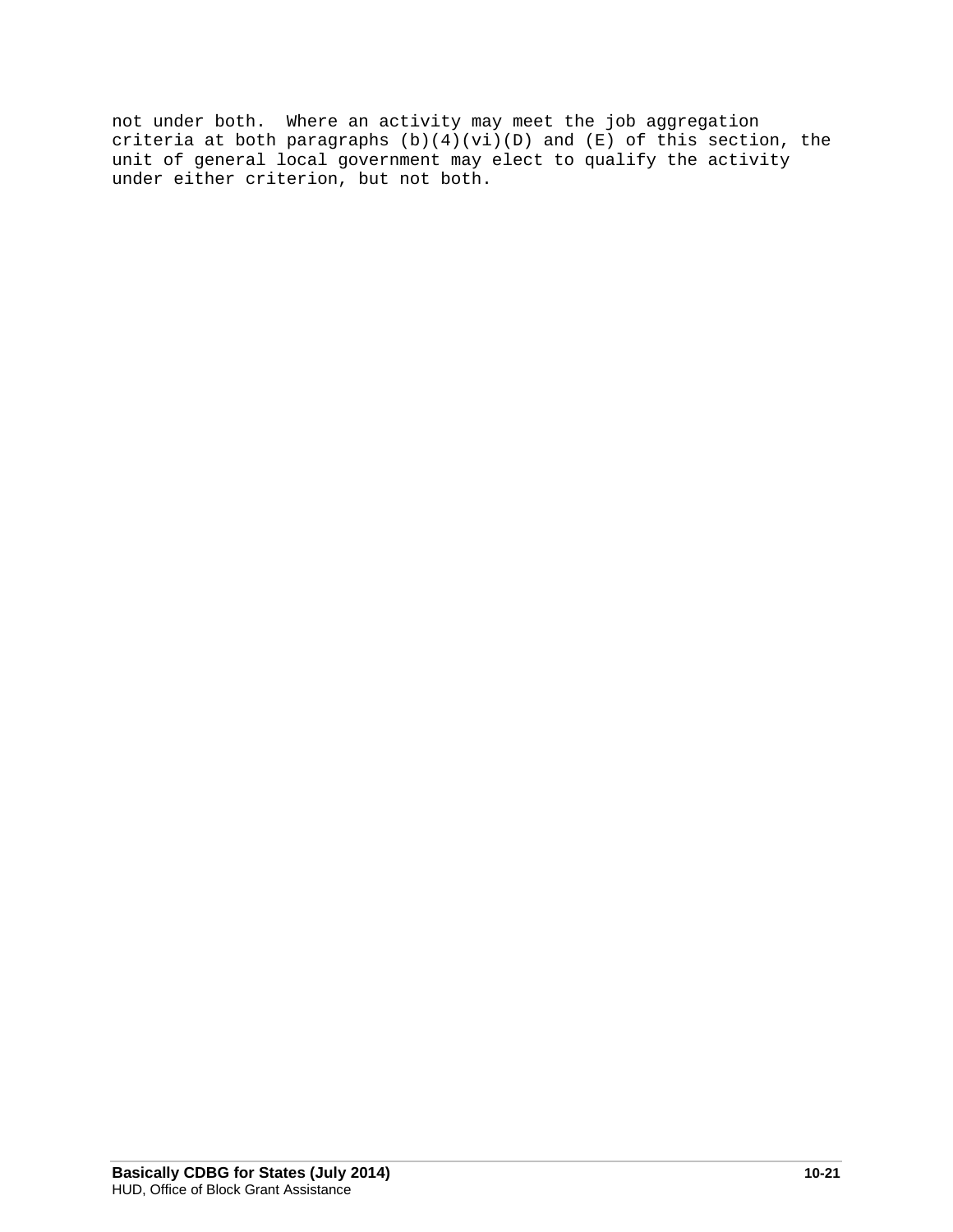APPENDIX 2: EXAMPLES OF SITUATIONS IN WHICH NEW REGULATORY FLEXIBILITIES CAN BE USED IN REVITALIZATION STRATEGY AREAS

 The Town of Amberwave submits a Community Revitalization Strategy to its state, which the state approves. Amberwave is a town of 1879 people. The strategy area covers about 2/3 of the town. This portion of the town contains 1155 people, 71.4% of whom are low- and moderateincome.

There are 352 single-family housing units in the strategy area, 105 of which are substandard, and 98 multi-family housing units, of which 51 are substandard.

(1) Job Creation/Retention as Low/Moderate Income Area Benefit: (24 CFR  $570.483(b)(1)(v)$  and  $(e)(5)(i))$ : The Majestic County Economic Development Corporation will administer a CDBG-funded loan program for small businesses in the strategy area. Several such businesses have expressed an interest in expanding, but are reluctant to commit to creating a specific number of new jobs. Under the normal low/moderate income benefit national objective criteria for job creation activities, each business must be tracked separately for job creation/retention; 51% of the jobs created or retained by each individual business must be held by (or made available to) low/moderate income persons.

HUD will presume that any activity undertaken to create or retain jobs pursuant to a Community Revitalization Strategy benefits the entire strategy area. The business loan program can be classified as an area benefit activity (71.4% low/moderate income benefit). No information need be collected regarding the income of employees filling the new jobs; the Town and the businesses need not show that first consideration was given to hiring low-and moderate-income persons. (However, the Town must still demonstrate that jobs are created, and so should obtain information from each business on the number of new jobs created as a result of the CDBG assistance.)

(2) Aggregation of Housing Units:  $(24$  CFR 570.483(b)(3) and  $(e)(5)(ii)$ : Amberwave will implement a housing rehabilitation Amberwave will implement a housing rehabilitation program for both single-family and multi-family properties in the strategy area. Several dilapidated structures will be acquired and demolished; the Town will transfer the lots to a local non-profit housing developer, Housing Opportunities Unlimited in the SouthEast, (HOUSE, Inc.). HOUSE, Inc. will use CDBG funds to construct new single-family housing units on the vacant lots. To increase the percentage of homeownership in the target area, HOUSE, Inc. will offer first-time homebuyer assistance, using CDBG funds, to purchasers of houses in the target area.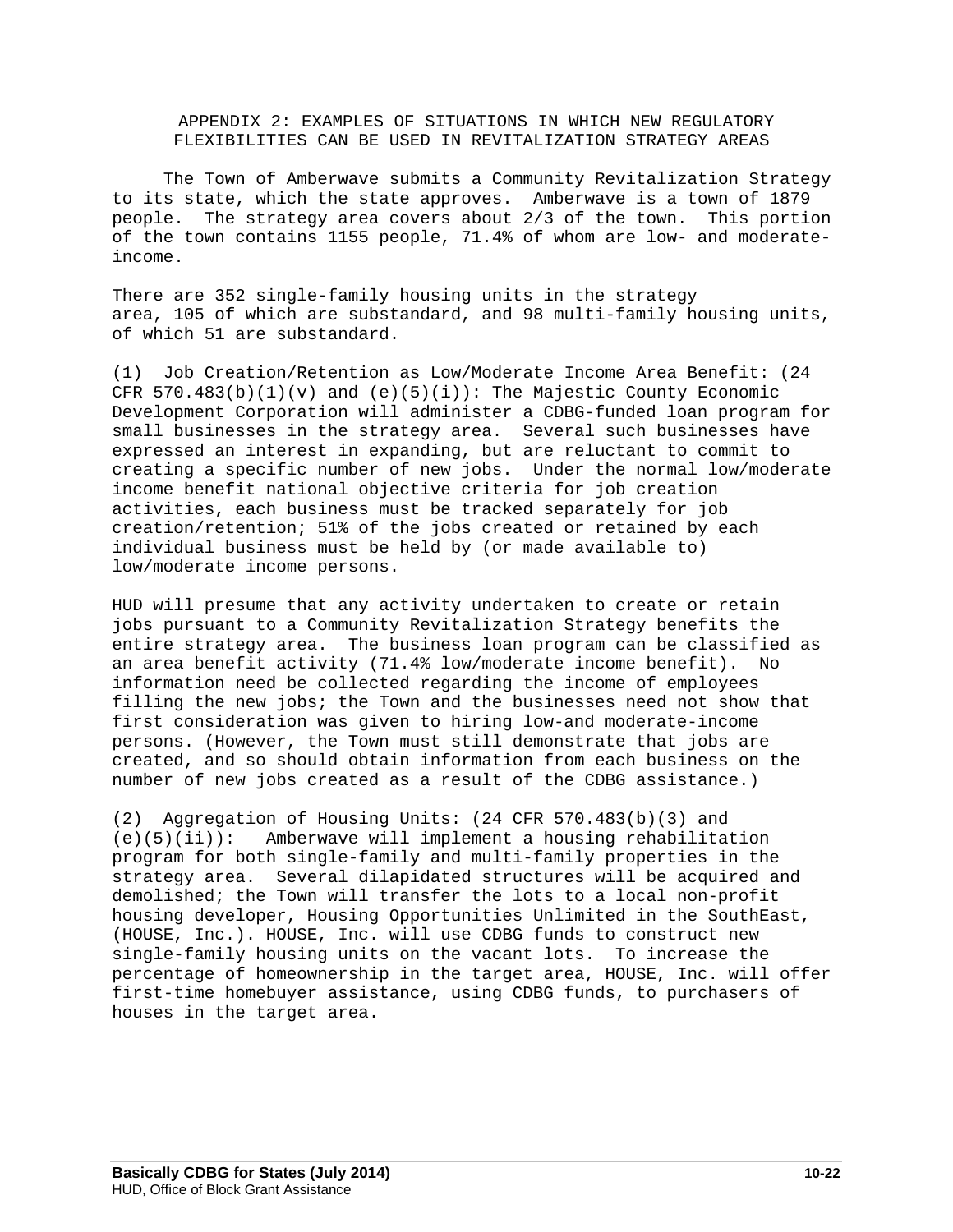Under the normal low/moderate income benefit national objective criteria for housing, each single-family housing unit built or rehabilitated must be occupied by a low- and moderate-income household. In essence, this means that single-family housing activities must achieve 100% low/moderate income benefit. But because Amberwave's housing rehabilitation program will be undertaken pursuant to its revitalization strategy, the Town can lump together the singleand multi-family housing rehabilitation and new construction activities in demonstrating national objective compliance; 51% of the assisted housing units must be occupied by low/moderate income households.

 Section 105(a)(24) of the Housing and Community Development Act requires that CDBG-funded homeownership assistance activities be limited to low-and moderate-income persons. Therefore, if the state classifies the activity as eligible under  $$105(a)(24)$  of the Act, 100% of the households assisted through the first-time homebuyer program must be of low and moderate incomes. Any household which uses CDBG first-time homebuyer assistance to purchase one of HOUSE, Inc.'s newly-constructed homes must be low-and moderate income.

 There is an exception to this rule, however. Prior to the permanent addition of homeownership assistance as an eligible activity in the Act, downpayment assistance could be undertaken as a public service, pursuant to  $$105(a)(8)$  of the Act. The addition of 5105(a)(24) does not eliminate the option of classifying downpayment assistance as a public service. If the state classifies HOUSE, Inc.'s homeownership assistance program as a 105(a)(8) public service, all assisted units may be treated as a single structure; only 51% of the assisted housing units would then need to be occupied by low/moderate income households.

(3) Aggregate Public Benefit Standard Exemption: (24 CFR 570.482  $(f)(3)(v)(L)$  and  $(M))$ : The Majestic County Economic Development Corporation has convinced a small, homegrown, high-tech start-up firm to stay and expand in Amberwave, rather than move to the Silicon Valley. CDBG funds will be lent to the firm to build a new facility. The nature of the business entails very high capital equipment acquisition costs; because the firm is still young, it cannot commit to create a large number of jobs.

 Under the normal public benefit standards requirements, the aggregate average cost per job for all economic development activities funded by a state from a given year's allocation cannot exceed \$35,000. Given the high CDBG cost per job (\$48,795 per job) for this project, the state is worried that its statewide aggregate public benefit figure might be exceeded.